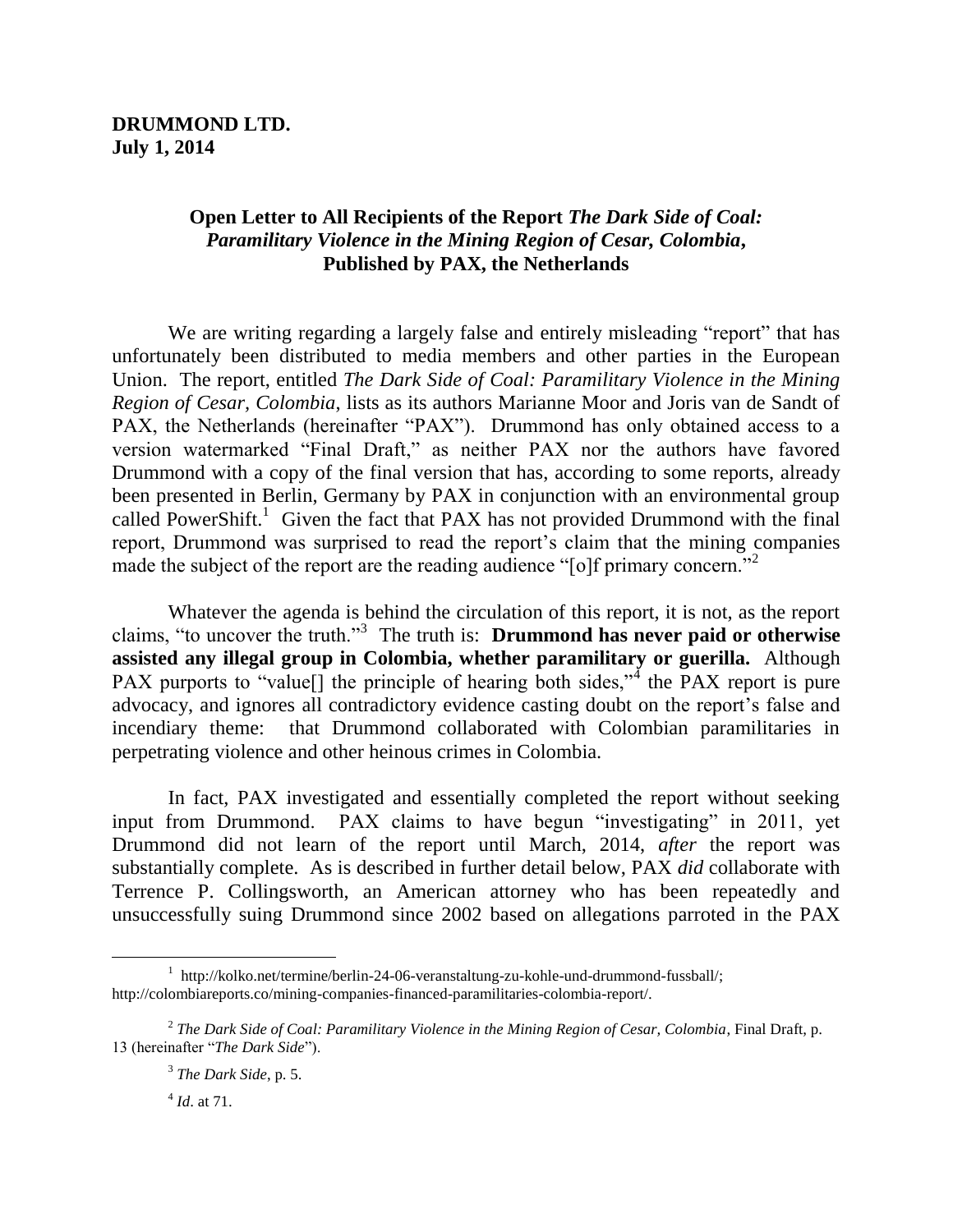report. Every one of these cases that has been litigated to conclusion before a trial court has resulted in a judgment in favor of Drummond.<sup>5</sup>

Once Drummond learned of the report, it informed PAX of the falsity of its plot line, and provided PAX with reams of evidence discrediting the witnesses on which the report is based. The PAX report, in citing these witnesses' allegations of Drummondparamilitary involvement, repeatedly emphasizes that they testified "under oath," implying they must be telling the truth. Drummond provided PAX with testimony from these same witnesses, testifying under oath that they have absolutely no knowledge of Drummond ever collaborating with paramilitaries. PAX chose not to include any of this testimony in its report.

In fact, PAX either wholly ignored or intentionally omitted any evidence contrary to the report's theme. For example, the PAX report discusses alias Tolemaida, and states, "To date, this ex-paramilitary has yet to make a statement about the alleged links between the JAA Front and the mining companies."<sup>6</sup> This statement is utterly false, and PAX should know it. Included in the documentary evidence Drummond provided to PAX on March 28, 2014 was a declaration of Tolemaida in which he testified, under oath, "During the five or six years I served as Commander of the Juan Andres Alvarez Front, there was never any relationship between Drummond and the AUC. The Juan Andres Alvarez Front never received any money from Drummond. I never met with Drummond directors whether Colombian or foreign, and I never sent anybody to meet with them."<sup>7</sup> The PAX report describes Tolemaida as an "important witness," $\delta$  yet when Drummond provided PAX with the testimony of this witness, PAX omitted it from its report and falsely represented he had given no such testimony.

Also included in the evidence Drummond provided PAX were numerous documents, including deposit slips, wire confirmations and the like, reflecting substantial payments made by Mr. Collingsworth and his legal team to paramilitary witnesses and/or

 $<sup>5</sup>$  The first case concluded at the trial court level in 2007, and was affirmed on appeal by the Eleventh</sup> Circuit Court of Appeals in 2008. *Romero v. Drummond Co., Inc.*, 552 F.3d 1303 (11th Cir. 2008). After the affirmance, the second and third cases were filed in 2009, and dismissed by the trial court in 2012 and 2013, respectively. Both are currently on appeal to the Eleventh Circuit.

<sup>6</sup> *The Dark Side*, p. 42.

<sup>&</sup>lt;sup>7</sup> Aug. 11, 2011 Declaration of Oscar Jose Opino Pacheco,  $a/k/a$  Tolemaida, provided to PAX on March 28, 2014, and also available to the public via [www.pacer.gov](http://www.pacer.gov/) at docket entry 50-5 of *Drummond Company, Inc. v. Collingsworth, et al.*, United States District Court for the Northern District of Alabama, Case No. 2:11-cv-3695- RDP-TMP. References to publicly available documents in that case will hereinafter be cited to as "*Drummond v. Collingsworth* Doc. [#]."

Toleimaida has also responded to questions posed by a Colombian judge similarly testifying that he has no knowledge of Drummond ever supporting the AUC. February 7, 2012 Letters Rogatory Testimony of Oscar Jose Ospino Pacheco.

<sup>8</sup> *The Dark Side*, p. 15.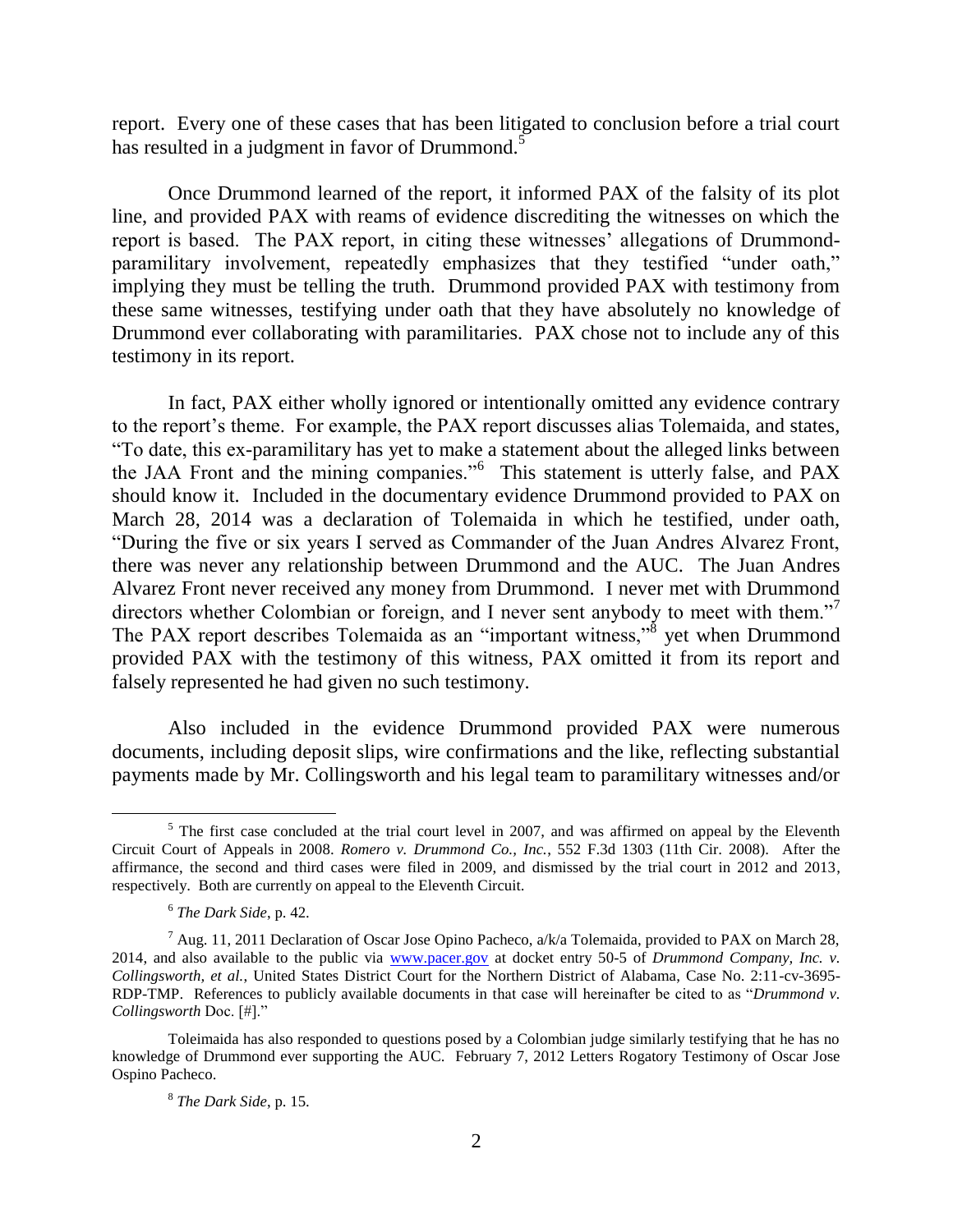their families. For example, Mr. Collingsworth and his legal team have paid close to USD \$40,000 to the family of Jairo de Jesus Charris, a witness prominently featured in the PAX report. $9$  But PAX did not provide detail of any of the witness payments. There is not a single reference to them in the body of its 70-page report. Only in an annex to the report does PAX include a vague reference to the payments, after which PAX blithely argues that "[e]ven if it should transpire that witnesses were paid by Mr. Collingsworth, there is no reason for the witness statements not to be taken into account for the purpose of this report."<sup>10</sup>

Drummond also informed PAX that the documents filed in the U.S. court cases brought by Mr. Collingsworth against Drummond, as well as the defamation case Drummond is currently pursuing against Mr. Collingsworth, "are publicly available through the Public Access to Court Electronic Records (PACER) online service which can be found at  $\frac{www.pacer.gov.}{}^{11}$  Drummond urged PAX to review those court files prior to publishing its report: "Given the gravity of the allegations made in your report, it would be no less than reckless to publish it relying on only a selection of documents from one of the cases without having reviewed in detail the entirety of the publicly available documents."<sup>12</sup> It appears PAX either failed to do this or intentionally ignored the public court record.

For example, the PAX report claims, "Only the ex-manager of Drummond's security department, Mr. James Adkins, made a statement in the US court case. Messrs. Jimenez and Araujo, Drummond Ltd. Colombia's president and manager of community relations in the years concerned, were subpoenaed by the US District Court for the Northern District of Alabama, but failed to appear."<sup>13</sup> Had PAX made any effort to review the publicly available court file in the U.S. court case, it would have known that both of the above-quoted sentences are blatantly false. Both Augusto Jimenez and Alfredo Araujo testified in the case, and the transcripts of their testimony are available to the public.<sup>14</sup> In all, thirteen of Drummond's current and former employees testified in the case, including: Garry Drummond, CEO of Drummond Company, Inc.; Mike Tracy, President-Mining of Drummond Company, Inc.; Bruce Webster, Executive Vice President, General Counsel, and Secretary of Drummond Company, Inc.; Augusto

 $9^9$  See pp. 9-10, below.

<sup>&</sup>lt;sup>10</sup> *The Dark Side*, p. 75. Contrary to PAX's suggestion that this a hypothetical scenario, there no dispute that the payments were in fact made. The only dispute is why they were made. *See* note 59, *infra*.

<sup>&</sup>lt;sup>11</sup> Apr. 2, 2014 Letter from H. Thomas Wells, III to Marianne Moor.

<sup>12</sup> *Id.*

<sup>13</sup> *The Dark Side*, p. 71.

<sup>14</sup> *Balcero, et al. v. Drummond Company, Inc., et al.*, United States District Court for the Northern District of Alabama, Case No. 2:09-cv-1041-RDP, Doc. 396-21 (Testimony of Alfredo Santander Araujo) and Doc. 470-3 (Testimony of Augusto Jimenez Mejia). References to publicly available documents in this case will hereinafter be cited as "*Balcero* Doc. [#]."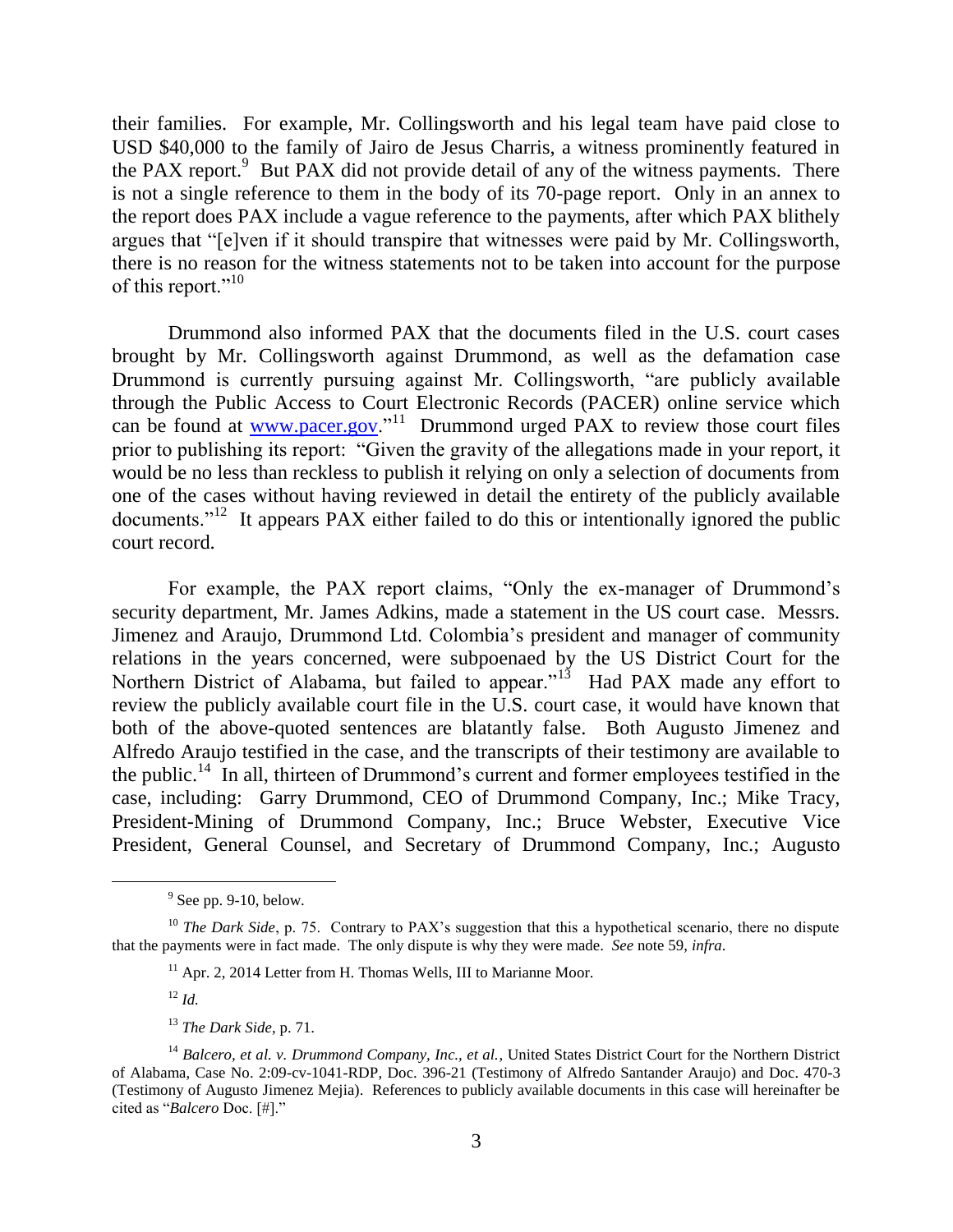Jimenez, then President of Drummond Ltd.; and Jose Miguel Linares, then Vice President of Corporate Affairs of Drummond Ltd. and the current President of Drummond Ltd. Each one of them confirmed the falsity of the allegations lodged in Mr. Collingsworth's lawsuit, which are now being repeated in the PAX report.

As will be further detailed below, Drummond has evidence that PAX collaborated with Mr. Collingsworth in preparing the report, and on March 28, 2014, Drummond requested that PAX produce to Drummond any documents evidencing its contacts with Mr. Collingsworth.<sup>15</sup> PAX did not respond to this request, and Drummond repeated the request on April 2, 2014.<sup>16</sup> Again, PAX did not respond, and still has not to this day. Given the PAX report's trumpeting of the principle of transparency, it is both surprising and disappointing that PAX is not willing to be transparent with regard to its methods in creating the report. After all, by his own estimation Mr. Collingsworth and his legal team stand to potentially gain tens of millions of dollars in legal fees if a jury were to actually believe the false testimony of the paramilitary witnesses cited in the  $PAX$  report.<sup>17</sup>

Despite Drummond providing PAX with abundant evidence discrediting its claim that Drummond collaborated with paramilitaries, and rendering without basis PAX's call for a European boycott of Drummond coal, PAX failed to cite any of this evidence in its report. Drummond therefore provides this open letter to any recipients of the PAX report, lest any readers be misled into thinking that the PAX report is a well researched or balanced piece of journalism, or that it is what it claims to be: a contribution "to the truth finding process in  $Cesar''^{18}$  that "values the principle of hearing both sides."<sup>19</sup>

#### **Collingsworth and Llanos Oil**

Llanos Oil Exploration, Ltd. is a company that purports to focus on oil exploration and drilling in Colombia.<sup>20</sup> It is led by two brothers from the Netherlands, Albert and Hendrik van Bilderbeek.<sup>21</sup> According to the Ministry of Foreign Affairs of Colombia, in 2002, Llanos Oil entered into an oil contract with the Colombian company Ecopetrol S.A., but Ecopetrol terminated it in 2003 due to Llanos Oil's breach of the

 $\overline{a}$ 

<sup>21</sup> *Id.* at ¶23.

<sup>&</sup>lt;sup>15</sup> Mar. 28, 2014 Email from H. Thomas Wells, III to Marianne Moor.

<sup>&</sup>lt;sup>16</sup> Apr. 2, 2014 Letter from H. Thomas Wells, III to Marianne Moor.

 $17$  See p. 6, below.

<sup>18</sup> *The Dark Side*, p. 11.

<sup>19</sup> *Id.* at 71.

<sup>20</sup> Paragraph 9 of Complaint in *Llanos Oil Exploration, Ltd. v. Drummond Company, Inc., et al*., United States District Court for the Middle District of Florida, Case No. 6:05-cv-00580-JA-DAB (Doc. 1) (hereinafter "*Llanos Oil* Complaint").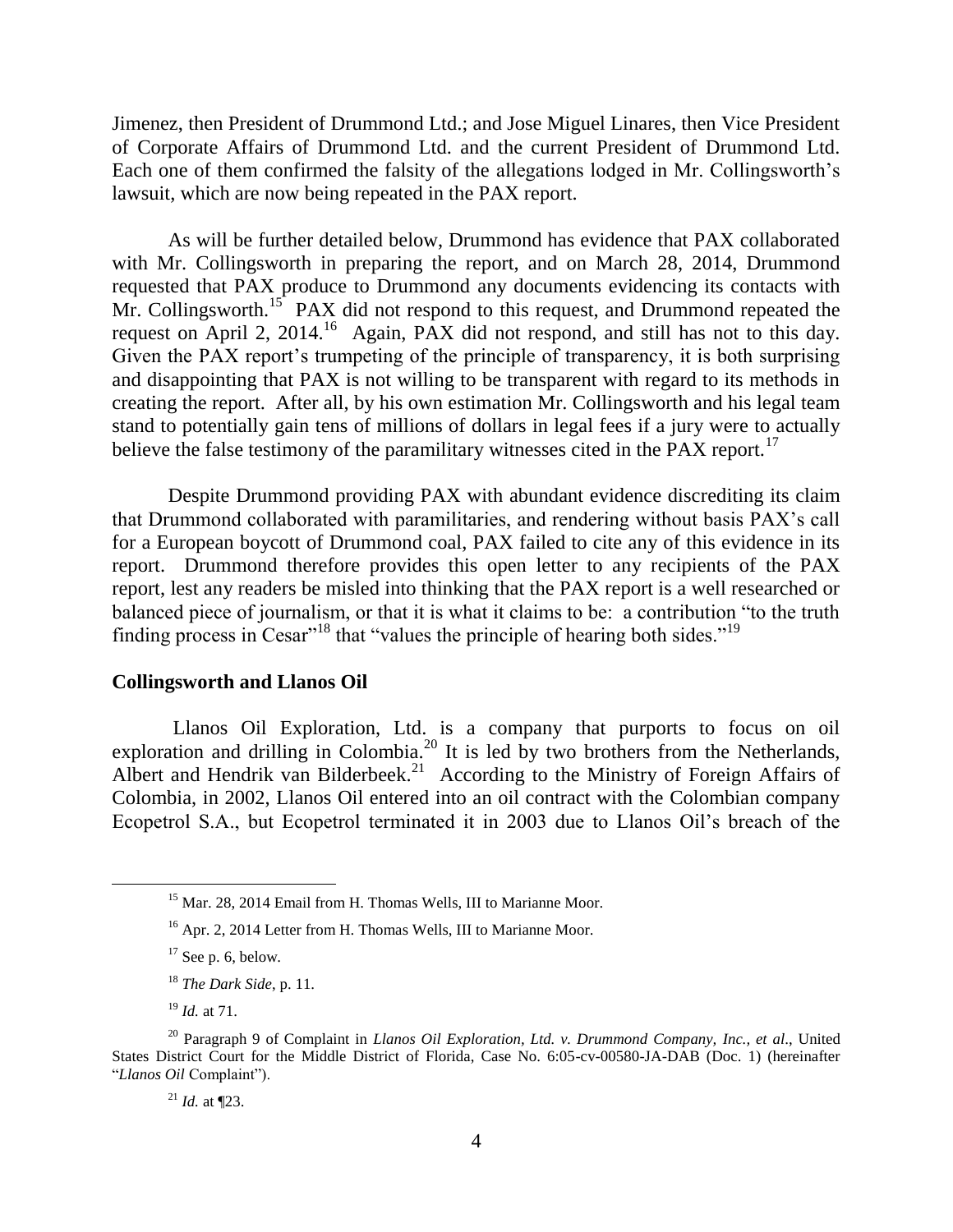contract.<sup>22</sup> In September 2004, the Colombian General Prosecutor's Office opened an investigation into Hendrik van Bilderbeek and others on charges of money laundering, and van Bilderbeek was imprisoned.<sup>23</sup>

Llanos Oil filed a lawsuit claiming that the termination of the contract, as well as Hendrik van Bilderbeek's imprisonment on charges of money laundering for groups such as the AUC, was a conspiracy between Ecopetrol, the Government of Colombia, and Drummond, so that Drummond could "steal" Llanos Oil's oil rights.<sup>24</sup> The lawsuit was dismissed approximately 6 months after it was filed, before Drummond had even been served $^{25}$ 

In July 2007, *Semana* magazine published an article featuring Javier Ernesto Ochoa Quinonez (El Mecanico)—one of the witnesses relied upon in the PAX report wherein El Mecanico recounted meeting Hendrik van Bilderbeek in jail in Colombia, and stated "that here in jail there is a man (the Dutch national Hendrik Van Vilderbek [sic]) of Llanos Oil Company" offering money for testimony that Drummond paid the paramilitaries.<sup>26</sup> Drummond provided PAX with a copy of this article on March 28, 2014, but it is nowhere mentioned in the PAX report.

El Mecanico also testified, under oath, before the Colombian Attorney General's Office that Hendrik van Bilderbeek offered him asylum in the Netherlands if he would offer false testimony that Drummond collaborated with the  $AUC<sup>27</sup>$  According to El Mecanico, van Bilderbeek wanted to implicate Drummond with the paramilitaries so that Drummond would lose the oil concession once held by Llanos Oil.<sup>28</sup> El Mecanico also testified that he "never knew about the AUC meeting with Drummond."<sup>29</sup> This testimony is omitted from the PAX report's discussion of El Mecanico's completely contrary statements that Drummond *did* collaborate with the AUC.

Drummond is still investigating when the first contact between Llanos Oil and Mr. Collingsworth occurred. But Mr. Collingsworth says that by May 2010 he had entered into an attorney-client relationship with Llanos Oil and the van Bilderbeek brothers "for the purpose of seeking legal advice concerning possible claims against Drummond

<sup>&</sup>lt;sup>22</sup> Ministry of Foreign Affairs of Colombia: Precisions about the case Llanos Oil Exploration Limited, http://www.colombiaemb.nl/documents/LLANOSOIL.pdf.

<sup>23</sup> *Id.*; *Llanos Oil* Complaint at ¶78.

<sup>24</sup> *Llanos Oil* Complaint at ¶¶1, 77-79.

<sup>25</sup> *Llanos Oil* Order of Dismissal (Doc. 21).

<sup>26</sup> http://www.semana.com/Imprimir.aspx?idItem=87202.

<sup>27</sup> *Balcero* Doc. 26-2.

<sup>28</sup> *Id.*

<sup>29</sup> *Id.*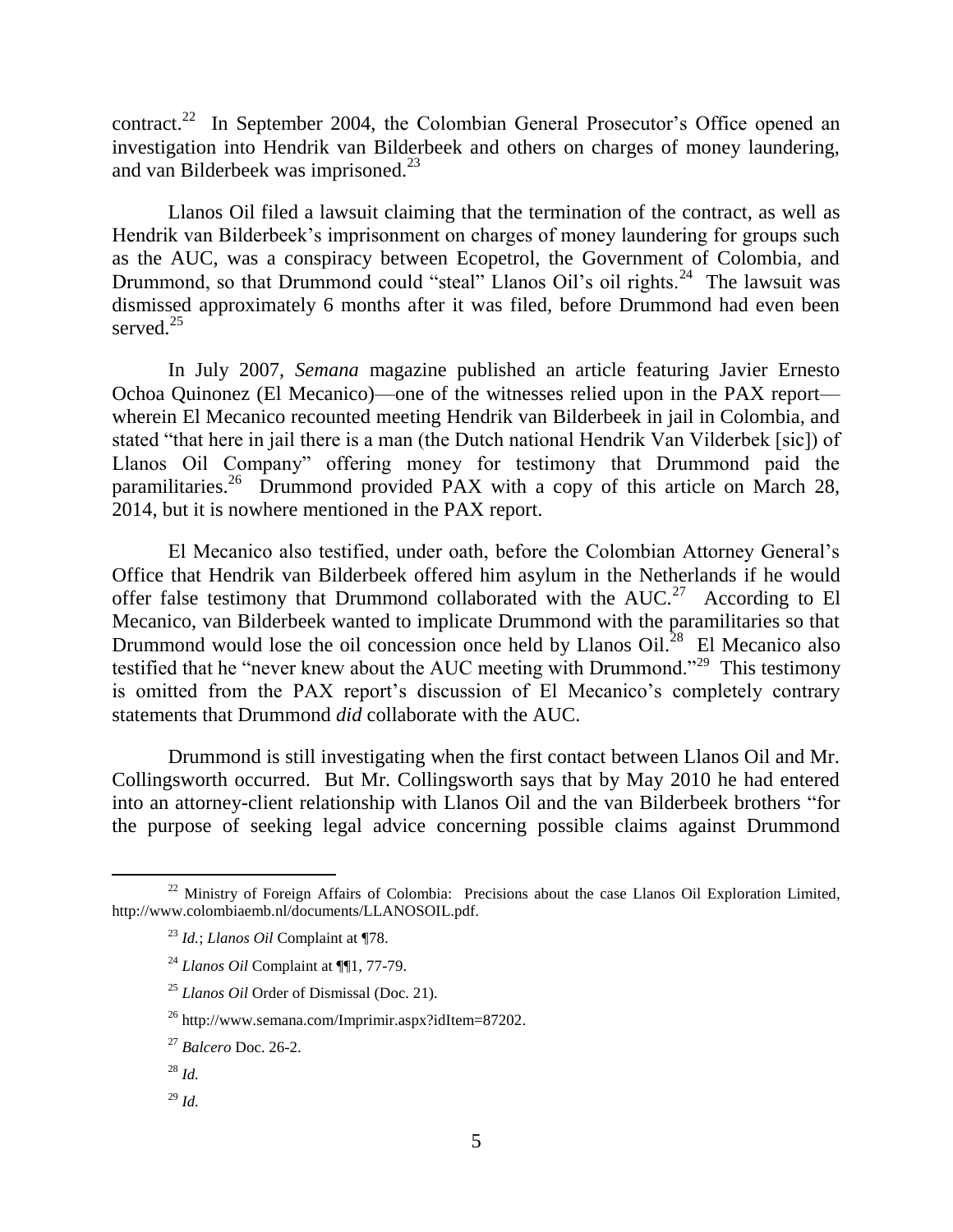Company, Inc. for its role in stealing Llanos Oil's mineral rights in Colombia."<sup>30</sup> In June 2010, Collingsworth and Albert van Bilderbeek emailed to discuss media coverage of Drummond and setting up meetings in the Netherlands to garner additional coverage with the Dutch press.<sup>31</sup> During this discussion, Collingsworth tells van Bilderbeek he is "look[ing] forward to meeting and together **closing down** Drummond." (emphasis added). $3\overline{2}$ 

Shortly thereafter, on July 29, 2010, Mr. Collingsworth wrote Llanos Oil requesting assistance in funding the *Balcero* litigation against Drummond (what the PAX report calls the "US court case"). $33$  He states: "My firm has already spent about \$750,000 in costs to get the case to this stage. To get us through the discovery period, we are going to need approximately another two million dollars for costs. … In our system, lawyers' fees are paid on a contingency basis only in the event we win the case. … To be clear, we are seeking a loan or line of credit to be devoted to the costs of this case, which would be repaid once we have a verdict and recover from Drummond."<sup>34</sup>

In this letter, Mr. Collingsworth provided Llanos Oil with an enormous estimated value of a jury verdict in the case against Drummond.<sup>35</sup> Mr. Collingsworth and his legal team have entered into contracts with the *Balcero* decedents' families entitling the lawyers to 40% of any jury award. Based on Mr. Collingsworth's estimated value, Mr. Collingsworth and his legal team's fees would reach into the tens of millions of dollars.

In December 2010, Mr. Collingsworth and Albert van Bilderbeek again discuss drawing attention to the case against Drummond. Mr. van Bilderbeek asks Collingsworth to send him a letter addressed to members of the Dutch Parliament.<sup>36</sup> Mr. Collingsworth suggests waiting until after the New Year, voicing concern that a letter during the holidays may "get ignored in the midst of the celebrations."<sup>37</sup> Consistent with this suggestion, Mr. Collingsworth finalizes a letter on January 18, 2011 to be hand-delivered by van Bilderbeek to Dutch government officials in Amsterdam.<sup>38</sup>

The letter states as "objective facts" that Drummond collaborated with the AUC in atrocious human rights violations, including "the violent slaughter of hundreds of

 $32$  *Id.* 

 $\overline{a}$ 

<sup>35</sup> *Id.*

<sup>37</sup> *Id.*

<sup>30</sup> *Drummond v. Collingsworth* Doc. 99-4.

<sup>31</sup> *Drummond v. Collingsworth* Doc. 62-6.

<sup>&</sup>lt;sup>33</sup> July 29, 2010 Letter from Terry Collingsworth to Albert van Bilderbeek.

<sup>34</sup> *Id.*

<sup>36</sup> *Drummond v. Collingsworth* Doc. 62-10.

<sup>38</sup> *Drummond v. Collingsworth* Doc. 62-11.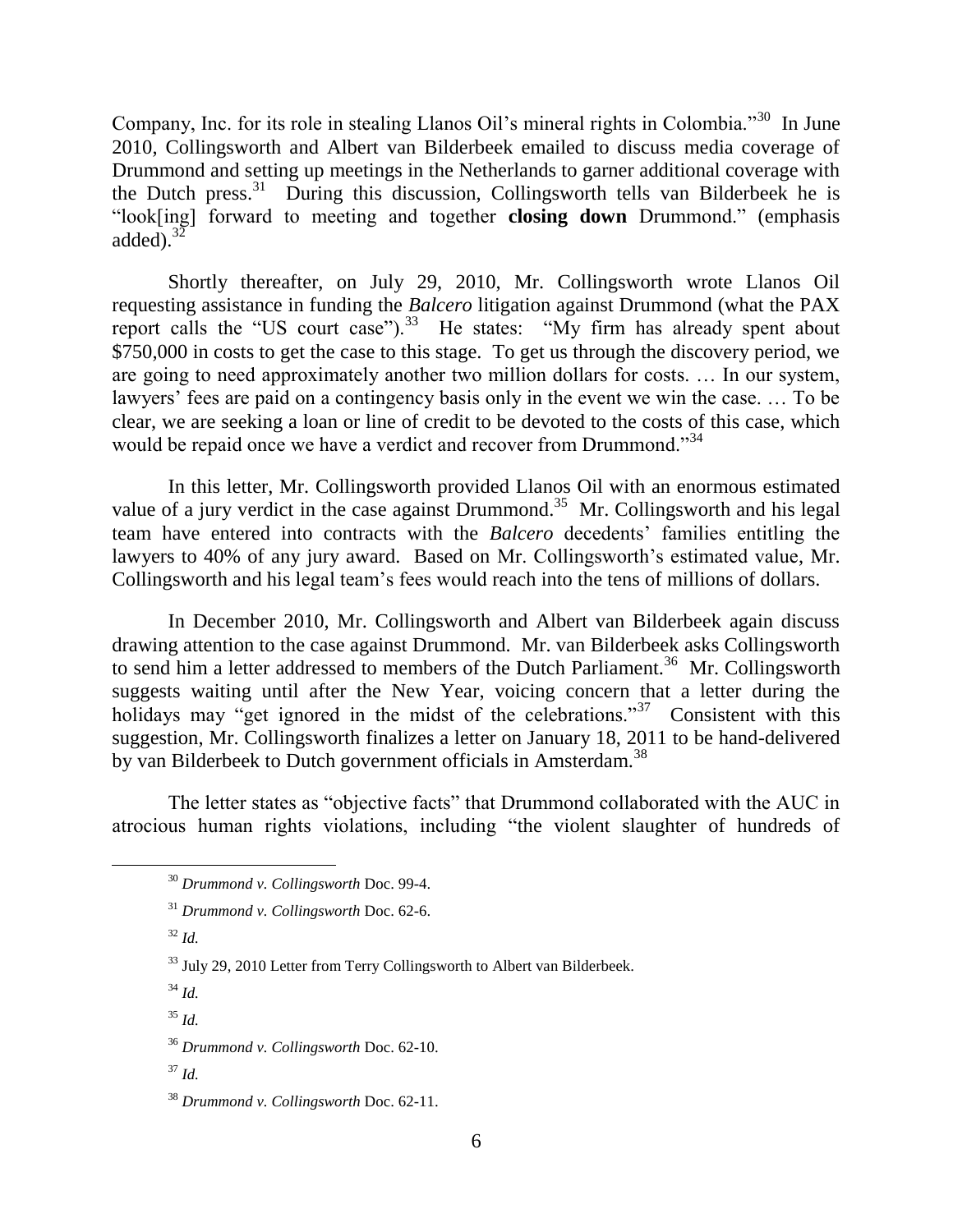innocent civilians."<sup>39</sup> Mr. Collingsworth concludes his letter by telling the Dutch Prime Minister, "I hope that you will urge your government to terminate any business relationship with Drummond until it makes full amends for the atrocities it committed in Colombia."<sup>40</sup>

In February 2011, Collingsworth and Llanos Oil were working on another letter to the Dutch government. On February 3, Albert van Bilderbeek emails Collingsworth "regarding campaign case strategy," and Collingsworth works on finalizing a second letter with edits by van Bilderbeek.<sup>41</sup> The next day, the letter is sent to Dutch government officials again implicating Drummond in murder and stating Collingsworth's belief that members of the Dutch Parliament "are siding with Drummond and its co-conspirators over the interests of my clients, the hundreds of Colombian victims of Drummond's human rights violations.<sup>342</sup> These letters are currently the subject of a defamation claim Drummond is pursuing against Mr. Collingsworth and his law firm in the Northern District of Alabama.<sup>43</sup>

## **Collingsworth and PAX**

In the spring of 2011, shortly after Collingsworth's February 2011 letter, PAX of the Netherlands made a trip to Cesar, Colombia—a place it had not visited since two years earlier—at which time PAX claims the victims of paramilitary violence requested PAX to investigate a report on "paramilitary violence in the context of the mining industry in the region, and to publicize the findings to a broad international audience."<sup>44</sup> Three of the victims interviewed for the report, Claudia Balcero, Olga Martinez and Gloria Navarro Amaya, are Mr. Collingsworth's clients in the *Balcero* case—clients who have promised Mr. Collingsworth a large percentage of the recovery they seek to obtain from Drummond. Consistent with its stated interest in transparency, PAX should disclose all of its contacts with Mr. Collingsworth so the "broad international audience" can learn the scope of his involvement in the report.

The evidence Drummond has been able to gather thus far reflects that Collingsworth and his team provided substantial assistance to PAX. The report vaguely asserts that in 2012, PAX "gained possession" of written and oral testimonies alleging

<sup>39</sup> *Drummond v. Collingsworth* Doc. 43-2.

<sup>&</sup>lt;sup>40</sup> *Id.* Compare this to the PAX report's call to European Union governments to "[u]rge electricity utilities to refrain from buying coal from Drummond and Prodeco until effective remedy has been provided for the victims of gross human rights violations committed by the paramilitaries in Cesar between 1996 and 2006." *The Dark Side*, p. 81.

<sup>41</sup> *Drummond v. Collingsworth* Doc. 62-8, p. 12 of 32; *Drummond v. Collingsworth* Doc. 62-12.

<sup>42</sup> *Drummond v. Collingsworth* Doc. 43-3.

<sup>43</sup> *Drummond Company, Inc. v. Terrence P. Collingsworth, et al.*, 2:11-cv-3695-RDP-TMP (N.D. Ala.).

<sup>44</sup> *The Dark Side*, p. 10.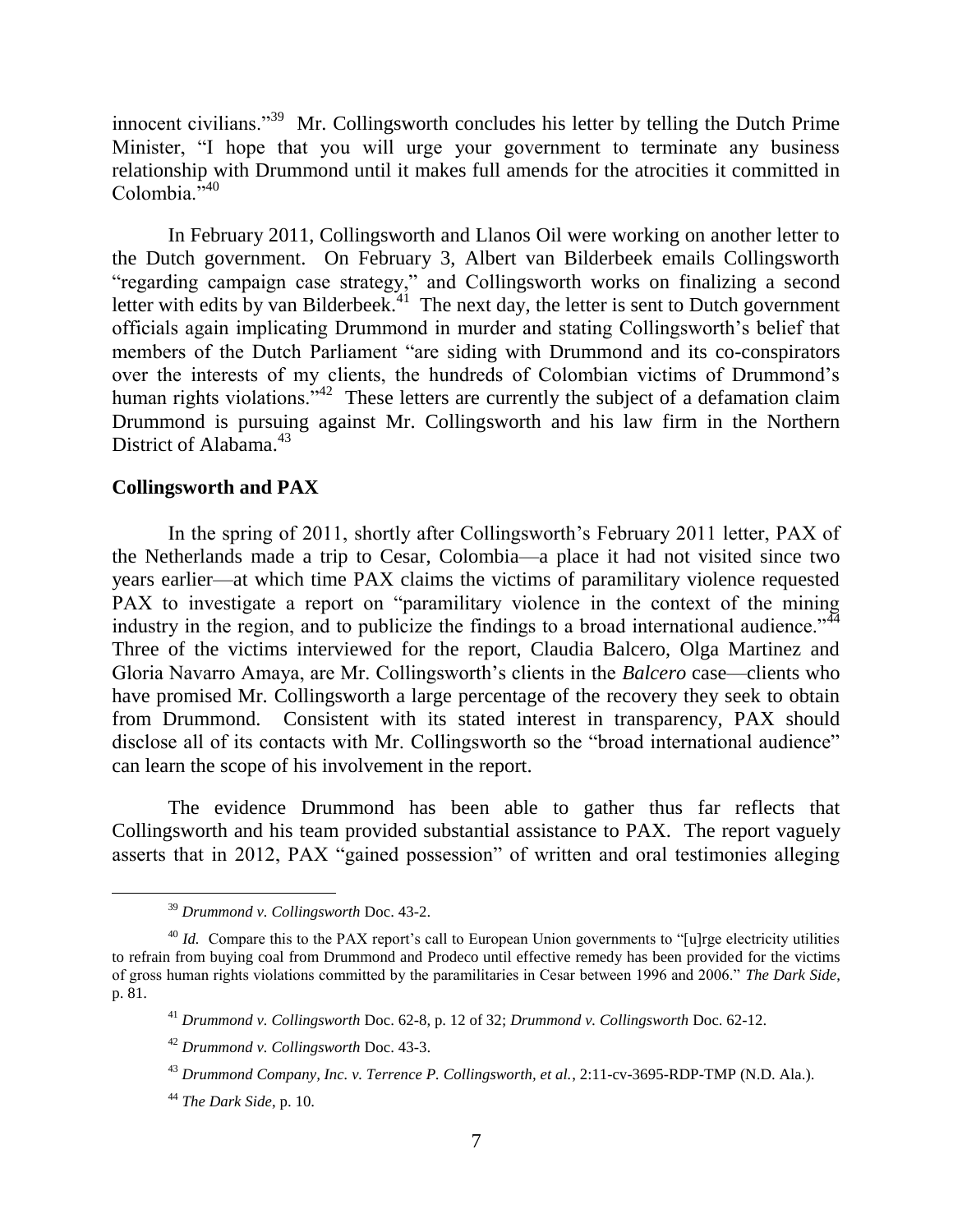Drummond's support of the AUC.<sup>45</sup> In August 2012, Collingsworth's team compiled paramilitary declarations for PAX.<sup>46</sup> In November 2012, Mr. Collingsworth communicated with PAX regarding "facts in [the] Drummond case fore [sic] report to be published in [the] Netherlands." $47$  In December 2012, there were further discussions between Collingsworth's team and PAX for purposes of the report.<sup>48</sup>

On January 29, 2013, Marianne Moor, the lead author of the report, met with Collingsworth to, in Collingsworth's words, "develop strategy for DR campaign in European Union."<sup>49</sup> According to the PAX report, information discovered through 2013 "led PAX to reformulate the objective underlying this report."<sup>50</sup>

Drummond again invites PAX to disclose all of its contacts with Mr. Collingsworth and his legal team. Drummond has twice made this request directly to Marianne Moor, but these requests have been ignored. Drummond further calls upon PAX to disclose any arrangements or agreements it may have with Mr. Collingsworth and his legal team.

# **The Evidence**

The PAX report willfully ignores mountains of contradictory evidence, and presents a selective and distorted view of the evidence it deemed worthy of mentioning in its report. For example, PAX twice references a September 1995 memorandum from James Adkins reporting on a request from the Colombian military to support Convivir groups.<sup>51</sup> The portion of the memorandum cited by PAX actually reads:

The Cordoba Battalion Commander visited my office last week and made a presentation of [Operacion Convivir] for the purpose of obtaining Drummond financial support. He apparently misread the regulation because foreign firms like Drummond and Dole are forbidden to participate. At any rate, such a program will bring with it egregious human rights violations that preclude Drummond from ever participating. Even without Drummond and Dole, some version of the plan will undoubtedly be adopted which may heat up this region dramatically. We are better advised

2012.

<sup>45</sup> *Id.* at 11.

<sup>46</sup> Billing records for Susana Tellez, a member of Collingsworth's legal team, dated August 23, 2013.

<sup>&</sup>lt;sup>47</sup> Billing records for Mr. Collingsworth dated November .

<sup>48</sup> Billing records for Lorraine Leete, a member of Collingsworth's legal team, dated December 3 and 4,

<sup>49</sup> Billing records for Mr. Collingsworth dated January 29, 2013.

<sup>50</sup> *The Dark Side*, p. 11.

<sup>51</sup> *Id.* at 28, 36. Convivir groups were legal in Colombia at the time. Republic of Colombia, Decree 356 (1994).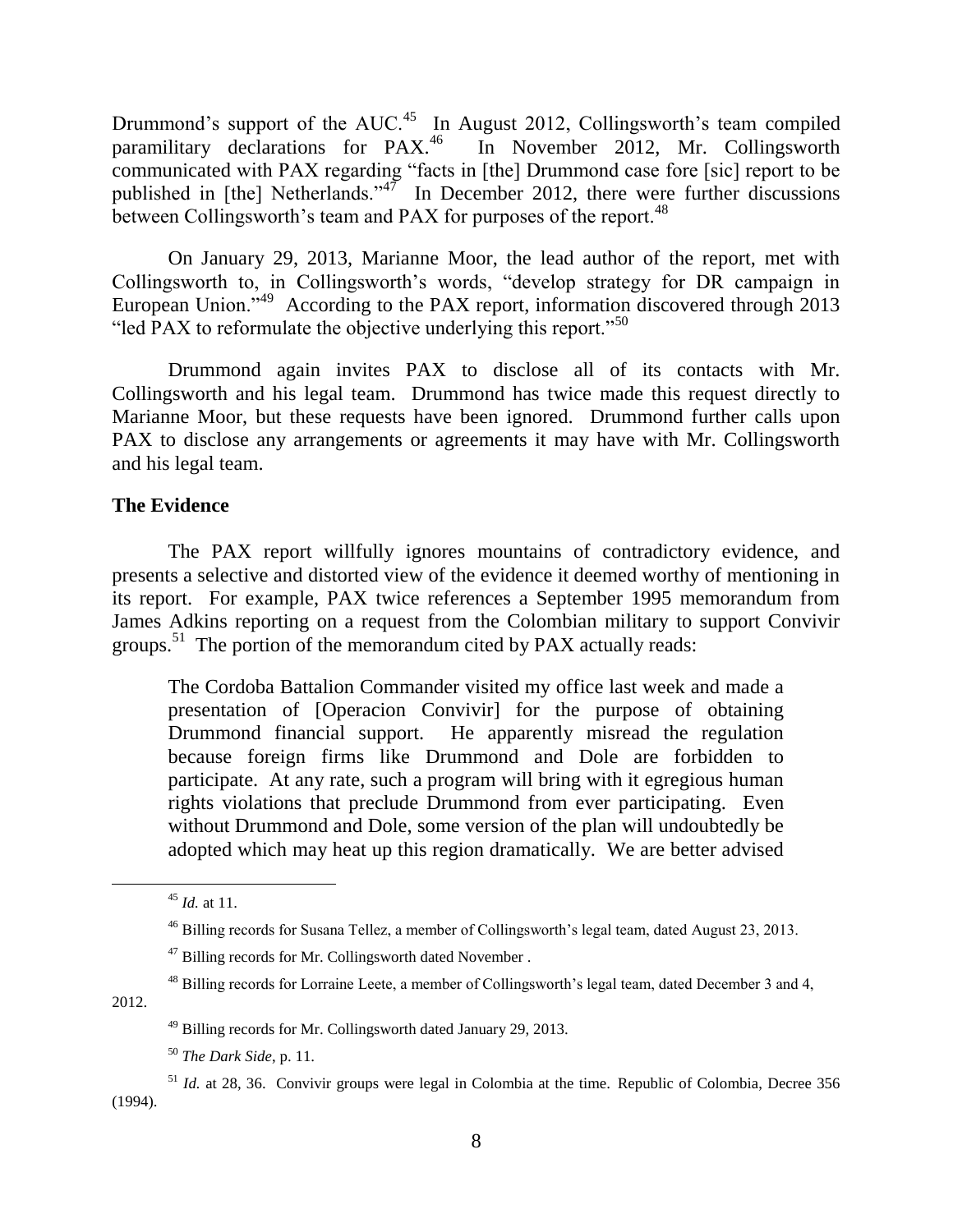to keep our heads down and keep producing coal. It is not our fight but we are almost certain to be affected by it.<sup>52</sup>

PAX then twists this memorandum, written in *1995*, to state: "Adkins said that he informed Drummond's CEO that the military plan to set up paramilitary groups 'will bring with it egregious human rights violations,' but that Garry Drummond nevertheless consented to a payment of USD 1.1 million to the army."<sup>53</sup> The referenced payment was being discussed six years later in *October 2001*, and related to a request by the Colombian military.

In other words, PAX took a September 1995 memorandum stating that Drummond would not ever participate in Plan Convivir and combined it with an expense for the Colombian military made more than six years later (and four years after Plan Convivir was no longer in existence) to insinuate that Drummond *did* participate in Plan Convivir and supported the early formation of paramilitary groups. Such distortion of the evidence is irresponsible and dishonest, and is rampant throughout the PAX report. The PAX report cannot be viewed as anything other than an advocacy piece with an agenda. Discovering what that agenda truly is depends upon PAX adhering to its own stated goals of "transparency" and "access to information."<sup>54</sup>

#### *Jairo de Jesus Charris Castro*

Charris is one of the witnesses heavily relied upon in the PAX report. Charris was arrested in July 2008 for participation in the murders of two union leaders, and thereafter provided a deposition to Colombian prosecutors.<sup>55</sup> During this deposition, Charris denied any knowledge of coordination between Drummond and the AUC; denied knowledge of the presence of paramilitary or other subversive groups in the area of Drummond's operations; and denied having any knowledge of paramilitary Tolemaida.<sup>56</sup> This deposition was provided to PAX on March 28, 2014, yet it is nowhere mentioned in the report.

According to testimony provided by Mr. Collingsworth, he and his team began meeting with Charris in July 2008.<sup>57</sup> After this, Charris's story began to change. He started telling Colombian prosecutors Drummond was involved with the AUC. In July

<sup>52</sup> *Balcero* Doc. 396-22.

<sup>53</sup> *The Dark Side*, p. 36. As support for the USD 1.1 million reference, PAX cites pp. 200-201 of the deposition testimony of Michael Zervos in the *Balcero* case. *Id.* at n.91. This testimony is also publicly available at *Balcero* Doc. 396-18.

<sup>54</sup> *The Dark Side*, p. 80.

<sup>55</sup> *Drummond v. Collingsworth* Docs. 43-16 and 44-1.

<sup>56</sup> *Drummond v. Collingsworth* Doc. 43-16 at 9-10, 17-18, 19; *Drummond v. Collingsworth* Doc. 44-1at 8.

<sup>57</sup> *Drummond v. Collingsworth* Doc. 69 at ¶40 (discussing an April 2008 email sent "before [Charris] met anyone from my team, in July 2008").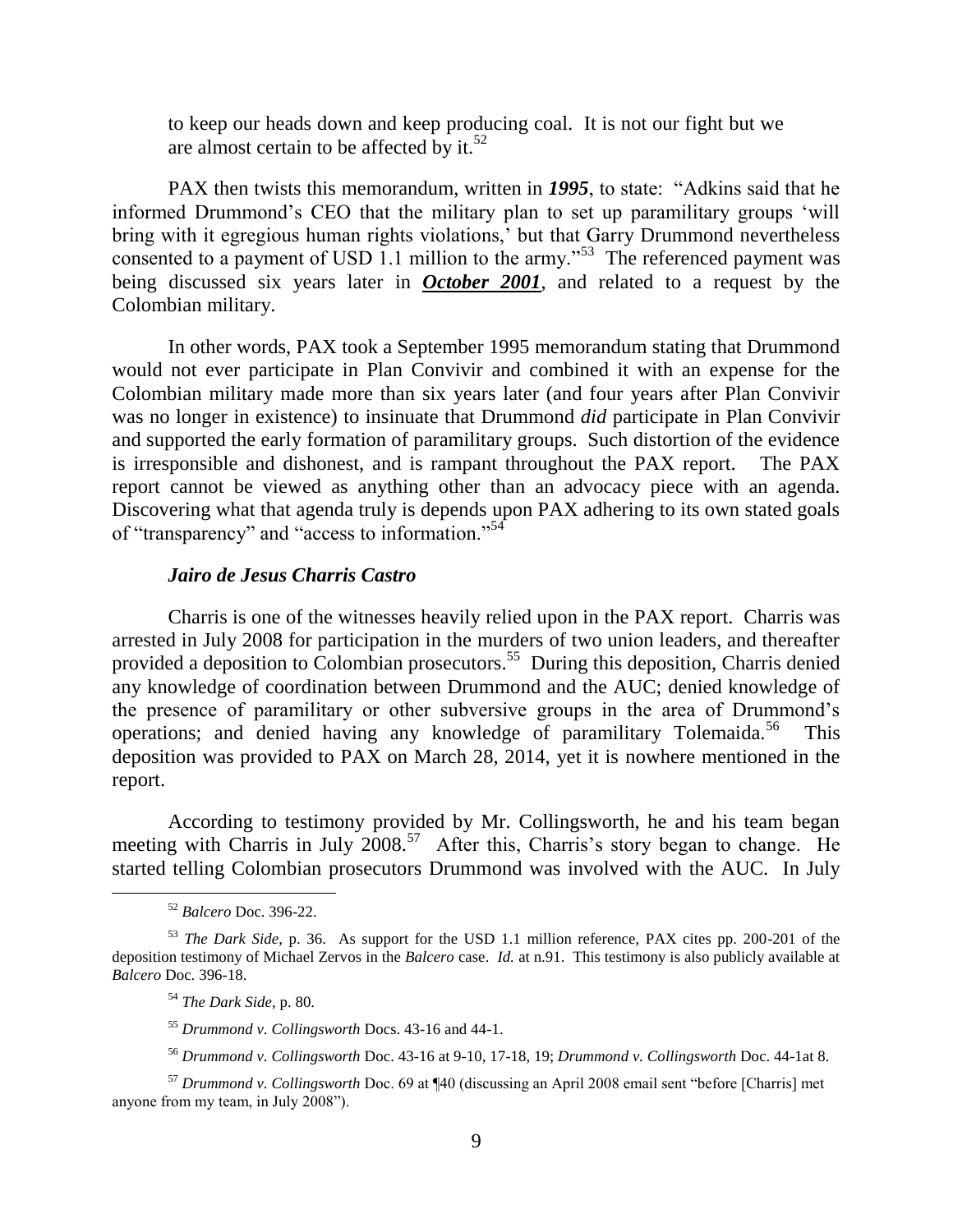2009, Mr. Collingsworth's team paid three million Colombian pesos to Charris and his family.<sup>58</sup> A little more than a month later, Charris signed a declaration (not a deposition which is testimony under oath) for Mr. Collingsworth telling a dramatically different story than he told the Colombian authorities upon his arrest.<sup>59</sup>

Documents Drummond has been able to obtain to date reflect Mr. Collingsworth and his team made payments to Charris and his family from July 2009 through September 2013, totaling 74,681,950 pesos—at exchange rates as of October 2013, this equates to more than USD \$38,000.<sup>60</sup> All but one of the payments were made directly to Charris' wife, Claudia Elena Pinzon.<sup>61</sup>

The payments have been facilitated by Ricardo Garzon and Yineth Baeza.<sup>62</sup> Garzon is a "field attorney" for Collingsworth's law firm and NGO.<sup>63</sup> Baeza works with Francisco Ramirez who is a member of Mr. Collingsworth's legal team.<sup>64</sup> PAX interviewed Mr. Ramirez for its report, calling him a "human rights lawyer."<sup>65</sup> Until recently, Mr. Ramirez was the President of Sintraminercol, a Colombian mineworkers' union. When Charris was asked during his testimony in the *Balcero* case who was paying his legal fees, he stated they were being paid by Francisco Ramirez's law firm.<sup>66</sup>

Drummond provided all of this evidence to PAX on March 28, 2014. It is telling that PAX included none of it in the report.

## *The Role of Ivan Otero*

<sup>58</sup> *Drummond Company, Inc. v.Terrence P. Collingsworth, et al.*, United States District Court for the Western District of Pennsyvlania, Case No. 2:13-mc-00365-JBW-JO, Docs. 8-7 and 8-8. Collingsworth admits making the payments to Charris and his family, but claims they were for "security." *Drummond v. Collingsworth* Doc. 69 at ¶38. Indeed, Collingsworth contends that all of the payments discussed herein were for "security." Yet Collingsworth has not produced any contracts with security companies, police reports claiming the need for security, or receipts reflecting what the witnesses spent the money on.

<sup>59</sup> *Drummond v. Collingsworth* Doc. 69-26.

<sup>60</sup> *Drummond Company, Inc. v.Terrence P. Collingsworth, et al.*, United States District Court for the Western District of Pennsyvlania, Case No. 2:13-mc-00365-JBW-JO, Docs. 8-7 and 8-8.

<sup>61</sup> *Id.*; *Drummond v. Collingsworth* Doc. 43-16 at 2.

<sup>62</sup> *Drummond v. Collingsworth* Doc. 43-1 at ¶5.

<sup>&</sup>lt;sup>63</sup> *Id.* Mr. Collingsworth is the Executive Director and General Counsel of International Rights Advocates. According to its website—which is cited extensively in the PAX report—IRA is an "entity focused on litigation against US corporations for human rights violations committed abroad, principally under the Alien Tort Statute  $(ATS).$ "

<sup>64</sup> *Drummond v. Collingsworth* Doc. 43-1 at ¶5.

<sup>65</sup> *The Dark Side*, p. 61.

<sup>66</sup> *Balcero* Doc. 411 at 162, 164-66.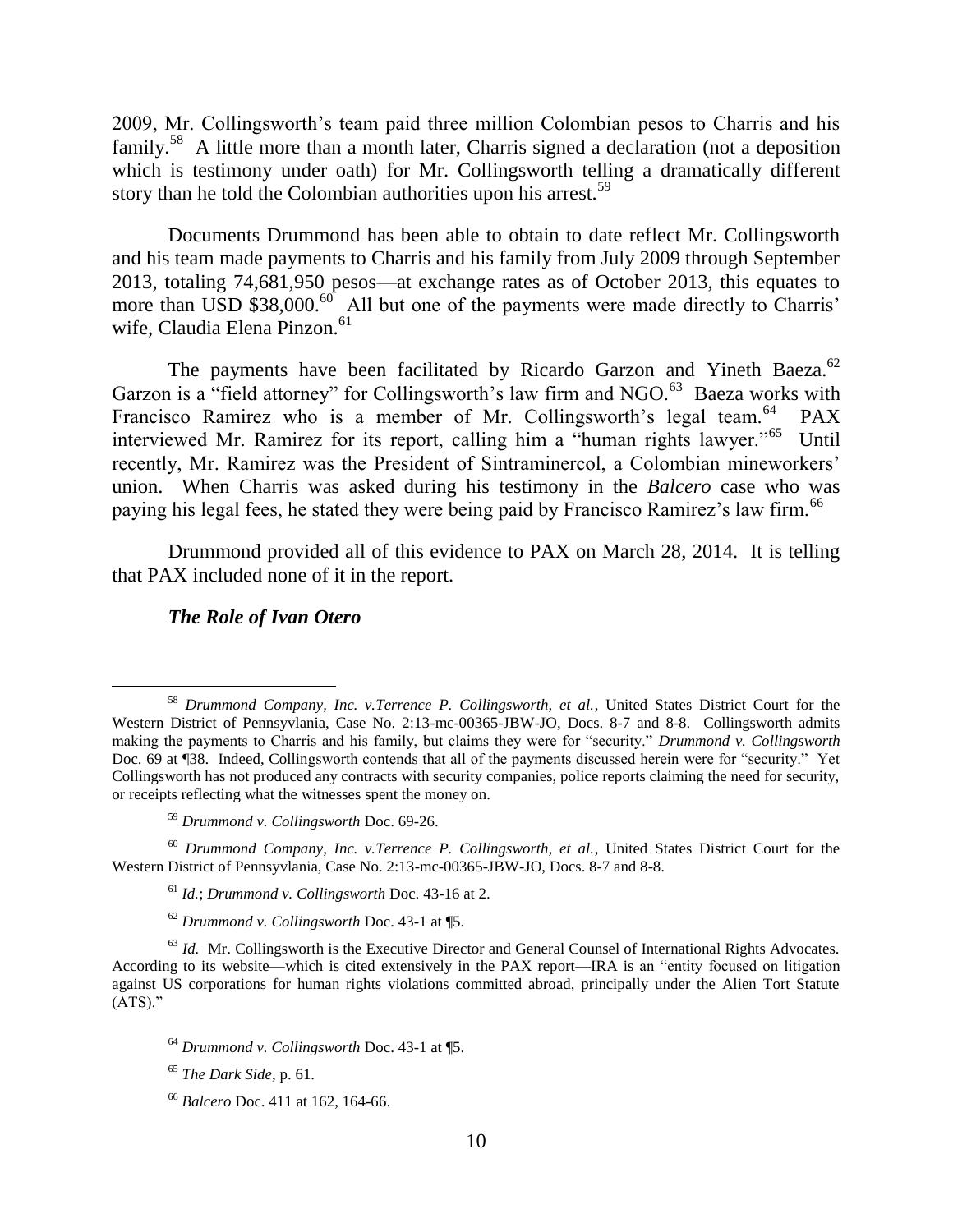At his letters rogatory testimony in *Balcero*, Charris was represented by Ivan Otero, a Colombian criminal attorney. Based on information known to date, Mr. Otero has represented at least five of the nine paramilitaries and paramilitary collaborators cited in the PAX report: Charris, El Tigre,  $\frac{67}{9}$  Samario,  $\frac{68}{9}$  Jaime Blanco,  $\frac{69}{9}$  and Peinado.<sup>70</sup>

According to an article by *Cambio*, documents discovered on property owned by Jorge 40 implicated "attorneys Guillermo Rafael Luna Arroyo and Iván Otero, in the handling of payments of substantial 'extra attorney fees' to get six important members of the north block network [of the AUC] out of the Santa Marta prison."<sup>71</sup> *Cambio* described it as a "bribe and corruption story."<sup>72</sup>

Verdad Abierta reported in September 2009 that Mr. Otero was named by victims who stated they were intimidated after a Justice and Peace hearing.<sup>73</sup> The hearing involved the murders of the CTI officials which are discussed at length in the PAX report. At that hearing, according to Verdad Abierta, it was said that Ivan Otero "pressured [two paramilitaries] to make their confessions about the disappearance of the seven CTI officials agree with those of 'El Tigre' and 'Samario.'"<sup>74</sup> Verdad Abierta further reported that due to changing testimonies, "[t]he victims no longer have much trust in the voluntary declarations of 'El Tigre,'" and that:

The contradictions could mean the exclusion of 'El Tigre' from Justice and Peace, since, according to the attorneys of the victims, the former leader of the Northern Block is not committed to the truth. In addition, Iván Otero, the defense attorney of the demobilized personnel of the Northern Block could be accused of false testimony and procedural fraud $\frac{75}{ }$ 

Drummond provided this article to PAX on March 28, 2014. Considering PAX claims " $[0]$ ne of our key written sources was the website of Verdad Abierta,"<sup>76</sup> it is interesting

- <sup>71</sup> *Drummond v. Collingsworth* Doc. 78-8.
- <sup>72</sup> *Id.*

 $\overline{a}$ 

<sup>74</sup> *Id.*

<sup>67</sup> *Balcero* Doc. 396-11 at 63, 74, 87-106, 194-95.

<sup>68</sup> *Balcero* Doc. 396-10 at 83-96, 154-56.

<sup>69</sup> *Balcero* Doc. 396-15 at 187-88.

<sup>70</sup> *Drummond v. Collingsworth* Doc. 69-29 at 12.

<sup>73</sup> *Drummond v. Collingsworth* Doc. 78-9.

<sup>75</sup> *Id.*

<sup>76</sup> *The Dark Side*, p. 14.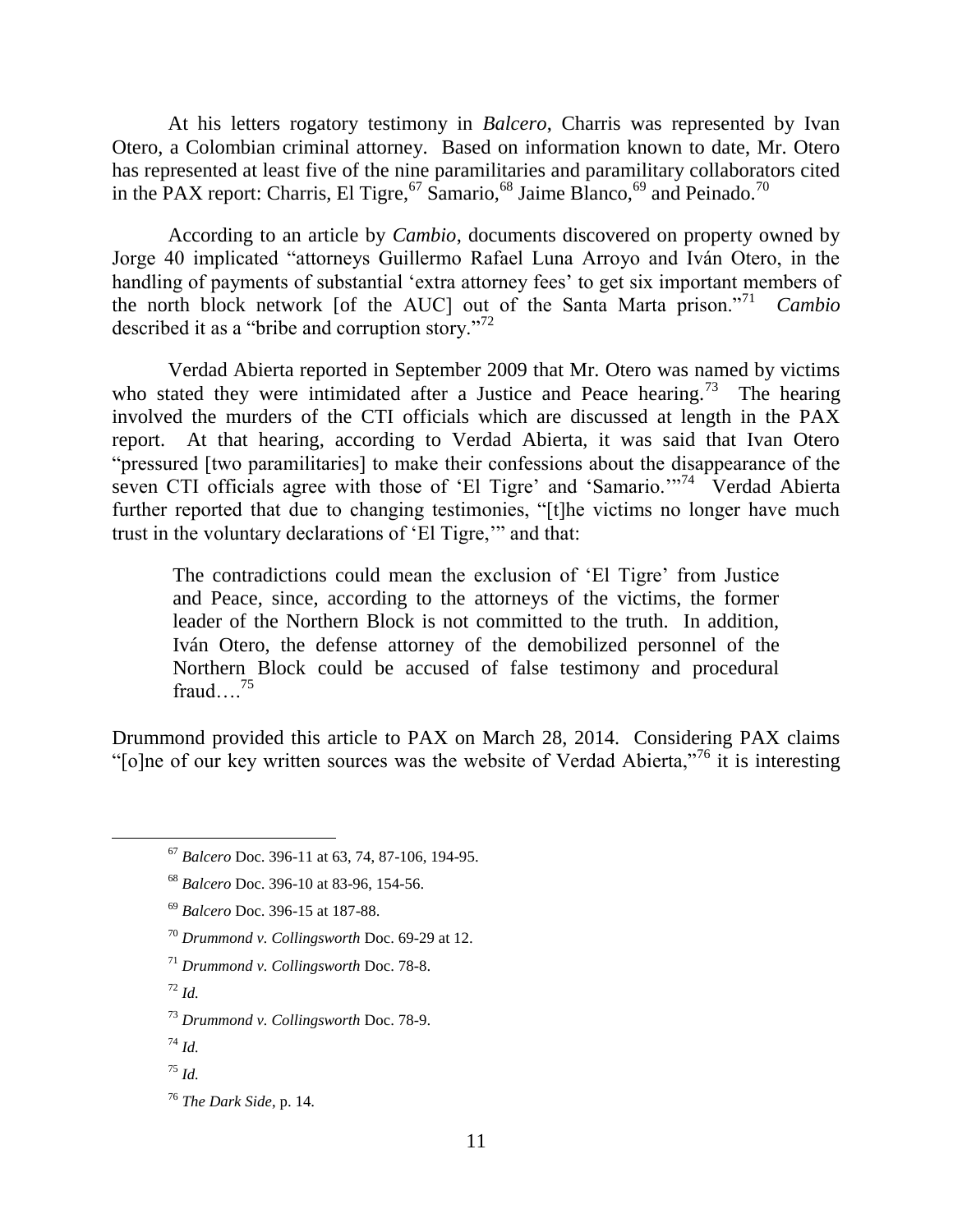that PAX neglected to mention this article from Verdad Abierta's website dealing directly with many subjects of the PAX report. $77$ 

Drummond has recently discovered that Otero entered into an agreement with Mr. Collingsworth in December 2008 whereby Otero was promised 17% of any attorney fee recovered in the *Balcero* case.<sup>78</sup> Francisco Ramirez was promised 16% of the fees.<sup>79</sup> Using Mr. Collingsworth's own estimated value of the case (discussed above), and again excluding the punitive damages multipliers, the potential benefit to Otero and Ramirez is in the millions of USD each.

#### *Jhon Jairo Esquivel Cuadrado ("El Tigre")*

One of Otero's clients at the time Mr. Collingsworth promised him a financial interest in the *Balcero* case was El Tigre. Between 2007 and 2009, El Tigre provided testimony numerous times in the Justice and Peace process and never once mentioned anything about Drummond having involvement with paramilitaries. $80$  Sometime in late 2008 or early 2009, Otero and Mr. Collingsworth approached El Tigre and another of Otero's clients, Samario, about providing testimony against Drummond.<sup>81</sup>

El Tigre ultimately signed a declaration for Otero and Mr. Collingsworth in December 2009 claiming to have knowledge of Drummond's links to the AUC.<sup>82</sup> This declaration is cited numerous times in the PAX report as El Tigre's "written statement."

A few months later in February 2010, El Tigre gave testimony to the Colombian Attorney General's Office.<sup>83</sup> El Tigre testified, under oath:

ASKED: Please state if you found out or if you realized about a possible infiltration, of members of the self-defenses from the Northern Block in DRUMMOND. In case it is affirmative, what do you know in this respect? **ANSWERED:** I never knew nor was I ever told to look for an approach with that company. Our objective was to fight subversion. **ASKED:**  Please state if you found out about a possible indulgence, permissiveness, cooperation, liking or sympathy of the managers or workers from

 $^{77}$  http://www.verdadabierta.com/justicia-y-paz/imputaciones/558-bloque-norte/1699-victimas-amenazadasen-valledupar.

<sup>78</sup> *Drummond v. Collingsworth* Doc. 69 at ¶51.

<sup>79</sup> *Id.*

<sup>80</sup> *Balcero* Doc. 396-11 at 86-87.

<sup>81</sup> *Balcero* Doc. 396-10 at 83-85, 113-16.

<sup>82</sup> *Balcero* Doc. 396-11 at 87-112.

<sup>83</sup> *Balcero* Doc. 221-5.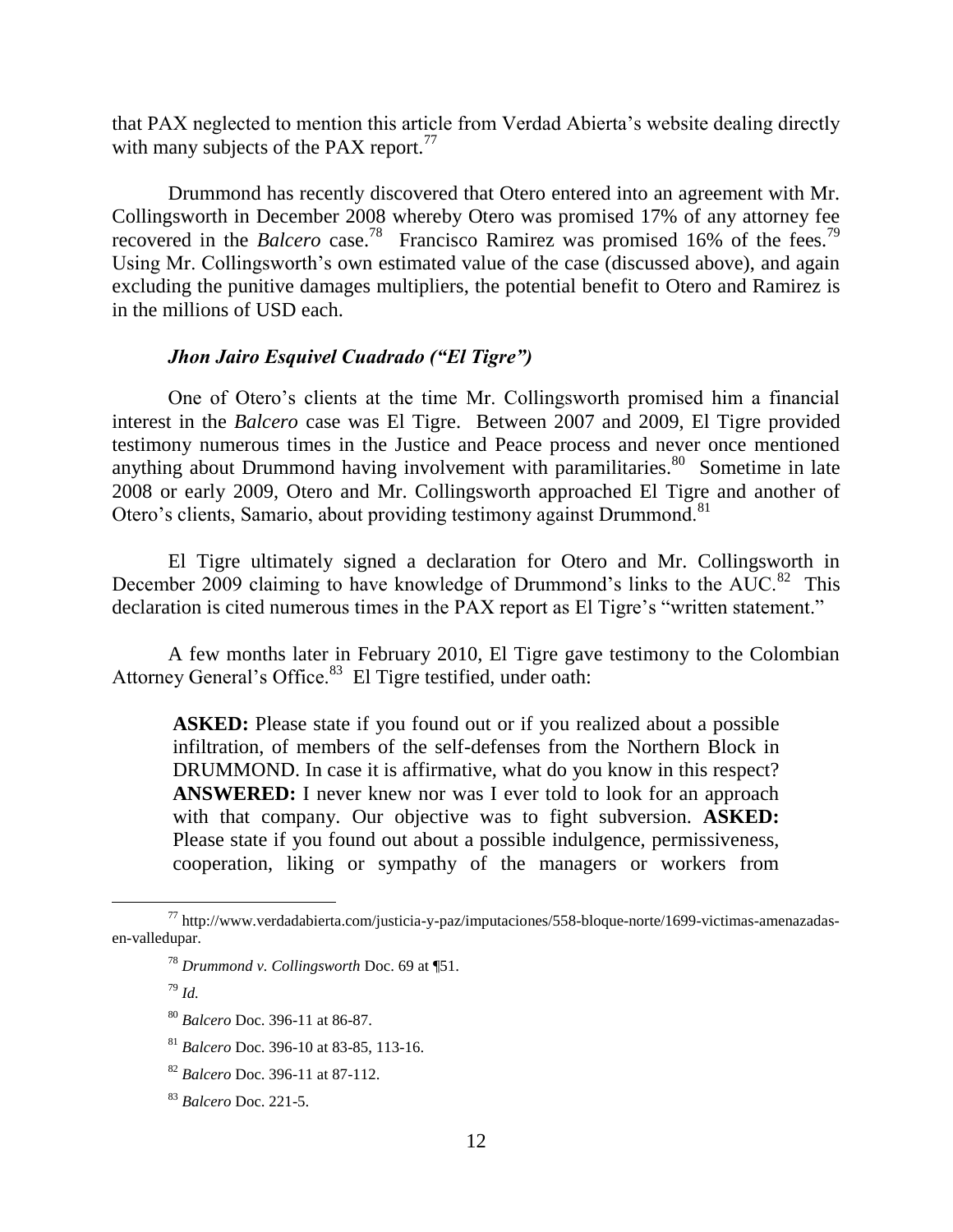DRUMMOND with members of the self-defenses of the Northern Block. In case it is affirmative, what do you know in this respect? **ANSWERED:**  Never did I personally receive money or logistics from that company; on the contrary, we were financed by installments from the cattlemen[] and for that, there was a financier in charge, a retired captain from the SIPOL by the name of WILSON POSADA. He was the one who coordinated the actions and the coordinator who was at the head was Mr. SANTIAGO TOBON. I never had anything to do with the finance issues. My activity was the military action against the subversion. I never had any meeting with DRUMMOND nor do I know them. I know that such company exists because when I was at the head, they told me where it was located, and the military forces protected it. … **ASKED BY THE DEFENSE MR. AUGUSTO JIMENEZ:** Under oath, please say in simple and precise manner if during the time that you were in command of self-defense groups, was there any relation or link of any nature with DRUMMOND or its executives AUGUSTO JIMENEZ, GARRY DRUMMOND and ALFREDO ARAUJO? **ANSWERED:** At no moment have I heard or have I had any knowledge that there have been links of that company or of the persons mentioned in the question with the Self-Defenses. I have not heard about them whether outside or being in prison.<sup>84</sup>

This testimony was provided to PAX, along with the above discussed evidence regarding El Tigre's attorney, Ivan Otero, on March 28, 2014. It is nowhere mentioned in the PAX report.

## *Alcides Mattos Tabares ("Samario")*

Another of Otero's clients at the time who obtained a substantial financial interest in the Drummond case was Samario. Up to that point, Samario had never claimed to have knowledge of Drummond having links to the AUC. On November 23, 2009, Samario testified at a Justice and Peace hearing regarding the murders of the Drummond union leaders.<sup>85</sup> He was specifically asked whether he knew why the murders occurred, how they were planned, and who cooperated.<sup>86</sup> He testified:

well at that time I was just a simple bodyguard of the commander of the front. It was rumor inside the front because one would hear inside the front and of which I made part of that there were many, in other words, who had something to do with this canteen that was inside Drummond and some

<sup>84</sup> *Id.*

<sup>85</sup> Nov. 23, 2009 Free Version of Samario in Justice and Peace.

<sup>86</sup> *Id.*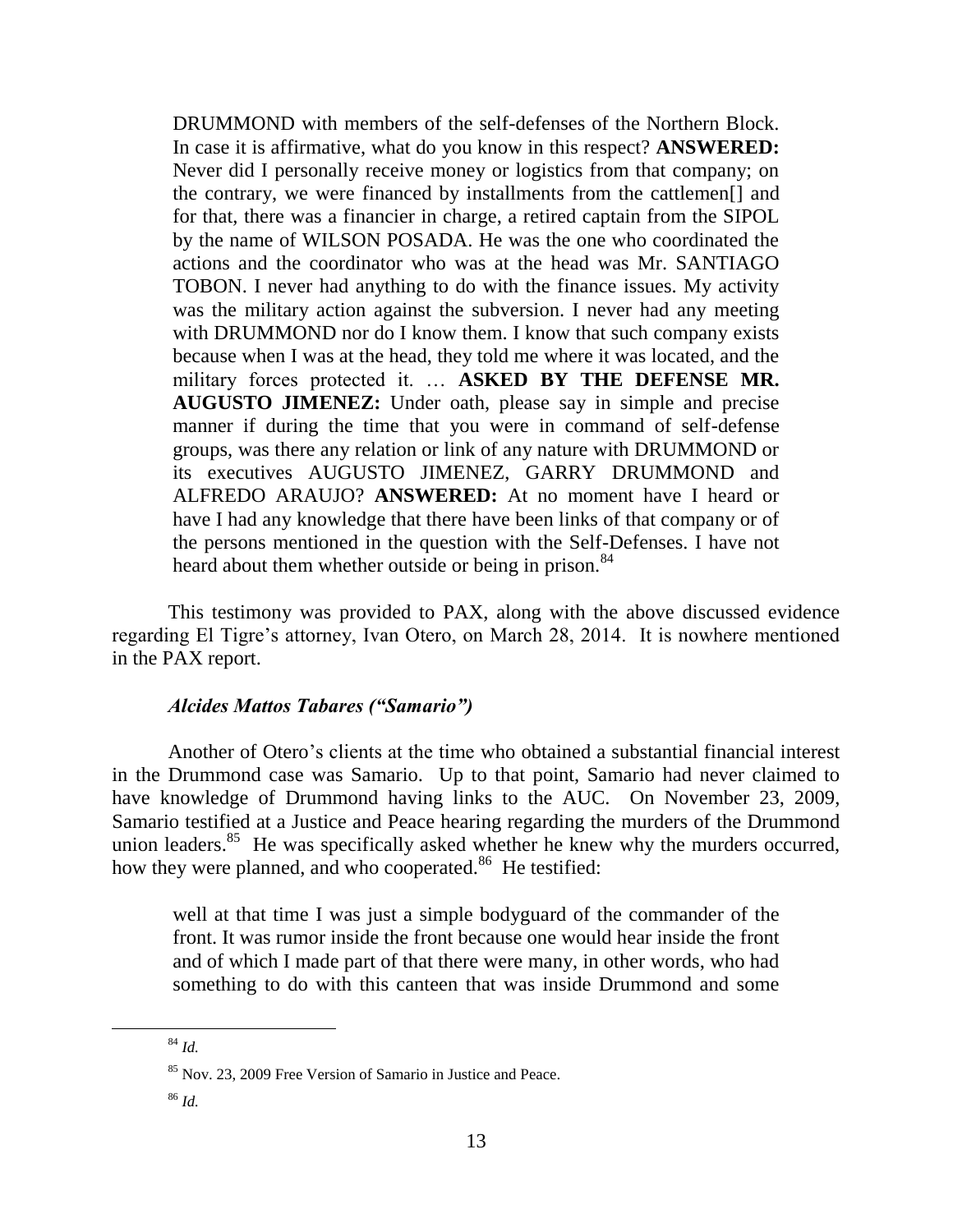executives from Drummond. I am not aware, I did not see it, I did not see those of the, if it was true or if it was not true. This was just gossip inside the group.<sup>87</sup>

Eleven days later, Samario signed a declaration (not a deposition which is testimony under oath) for Otero and Collingsworth claiming to know that Drummond ordered the deaths of the union leaders.<sup>88</sup> Although he made these claims to Mr. Collingsworth and his team, to Drummond's knowledge, Samario has not provided any testimony to Colombian authorities regarding Drummond having any link to paramilitaries.

In a May 2010 declaration to the Colombian Attorney General's Office, El Mecanico was asked about his knowledge of Samario.<sup>89</sup> He testified, under oath, as follows:

**ASKED.-** Do you know Mr. MATOS TABARES and what opinion do you have of him? **ANSWERED.-** Yes. I know ALCIDES. I met him at the end of 2002 when he left the legal prison and he went back again to the ranks of the JUAN ANDRÉS ALVAREZ front, I don't know exactly in what month. From there, in several meetings, they agreed on to appoint him as urban commander of a town in gratitude for not having allowed the arrest of TOLEMAIDA, when he was captured in the district of la Guajirita from the municipality of Becerril. He was appointed urban commander in the month of January, 2003 in the municipality of Becerril, Cesar. He was there until January, 2005. From there he was transferred from la Jagua to be the one in charge of the Urban of la Jagua de Ibírico until the date in which he was arrested, which was halfway through 2005. We met again in jail when I was captured in 2006 in the prison of Valledupar. When I arrived at the judicial prison, the economical situation of ALCIDES MATTOS was precarious because several times I gave him minutes on my mobile phone plan that I had inside the prison. The number was 310-684-0895, which nowadays my wife uses it. I gave him minutes so that he could call home because he had no money with which he could call home. Nowadays he has a comfortable economical situation. It is being said that he received money to accept the charges of having participated in the homicides of the labor union members from DRUMMOND, Mr. ORCASITA and the other I do not remember his name right now. It is said that he received money from the civil part. …

<sup>87</sup> *Id.*

<sup>88</sup> *Drummond v. Collingsworth* Doc. 69-37.

<sup>&</sup>lt;sup>89</sup> May 14, 2010 Declaration of Javier Ernesto Ochoa Quinonez to Fiscalia General de la Nacion.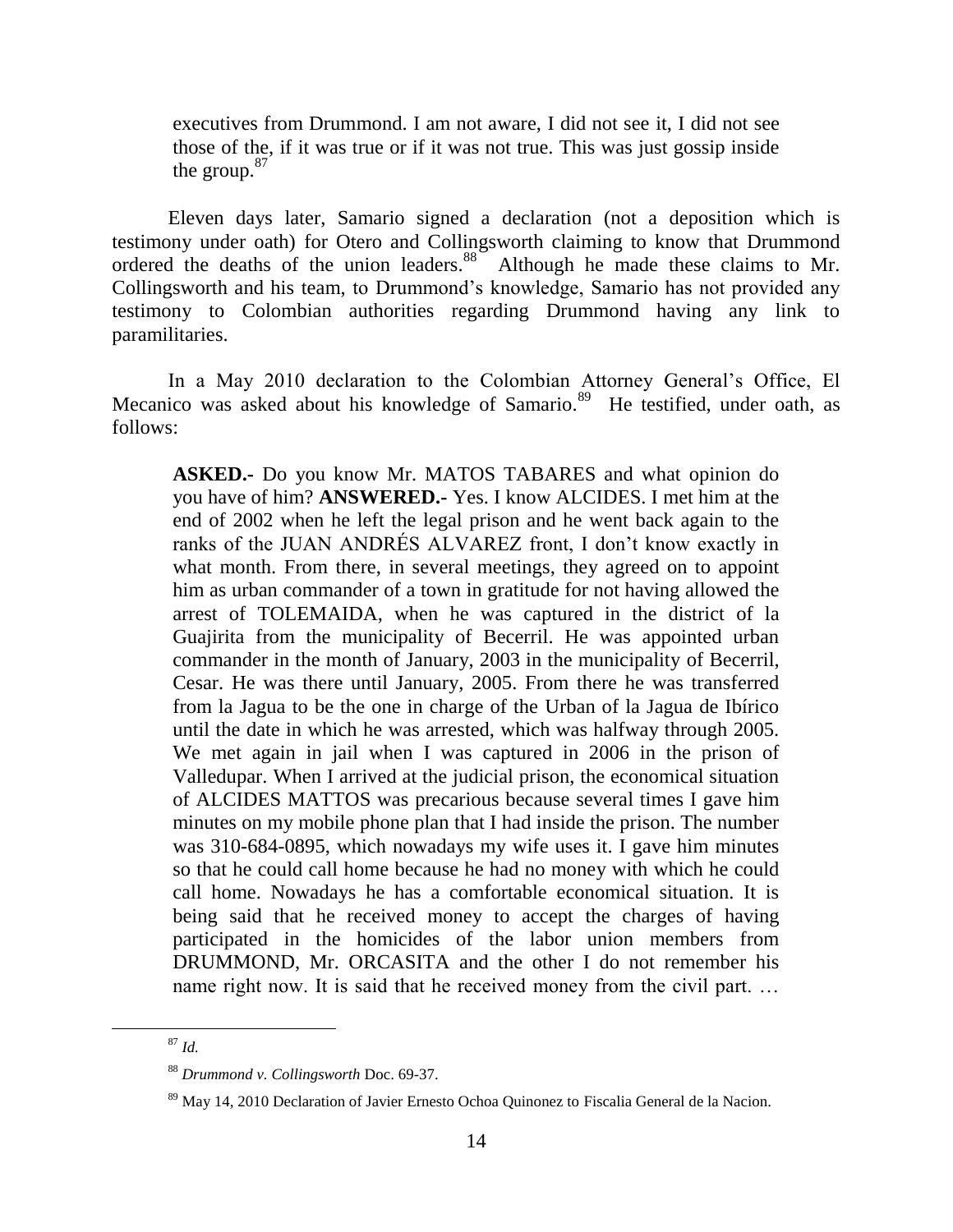ALCIDES MATTOS has committed a large amount of atrocities in his declarations. If you investigate, in 2007 he was in the psychiatric ward of the prison in Valledupar. When he belonged to the self-defenses, he asked for permission to go to Bucaramanga to the Ardila Lulle clinic to do some exams of his head, which I don't know exactly.<sup>90</sup>

Of course, none of this testimony is cited, referenced or mentioned in the PAX report.

## *Jose del Carmen Gelvez Albarracin ("El Canoso")*

Between 2006 and 2012, El Canoso testified six times in the Justice and Peace process, and never once mentioned Drummond as having any connections to paramilitaries.<sup>91</sup> Between December 2010 and February 2011, El Canoso met Charris when they were serving in the same prison.<sup>92</sup> By that time, Charris's family had been receiving monthly payments from Mr. Collingsworth's team for approximately a yearand-a-half.<sup>93</sup> Those payments were monthly deposits made by the assistant to Francisco Ramirez. $94$ 

Charris informed El Canoso that he had already provided a declaration to Mr. Collingsworth, and offered to introduce him to Francisco Ramirez to provide testimony against Drummond.<sup>95</sup> El Canoso met with Ramirez in approximately February 2011.<sup>96</sup>

On November 21, 2011, El Canoso signed a declaration for Mr. Collingsworth's team.<sup>97</sup> On November 28, 2011, \$2,084 was wired to El Canoso's wife from the bank account of Mr. Collingsworth's law firm. $98$  But when El Canoso provided his oral testimony in *Balcero*, and before this payment was ever disclosed to Drummond, he stated: "I'm not receiving any benefits, financial benefits. I don't need them. Since I come from a good family, a good family of principles and it's not money what makes me

 $\overline{a}$ 

<sup>95</sup> *Id.*

<sup>96</sup> *Id.* at 96.

<sup>90</sup> *Id.*

<sup>91</sup> *Balcero* Doc. 396-24 at 95-96.

<sup>92</sup> *Id.* at 96-100.

 $93$  See pp. \_\_, above.

<sup>94</sup> *Id.*

 $97$  This is the "written statement" cited numerous times in the PAX report.

<sup>98</sup> *Drummond v. Collingsworth* Doc. 44-16; *Drummond v. Collingsworth* Doc. 69 at ¶44.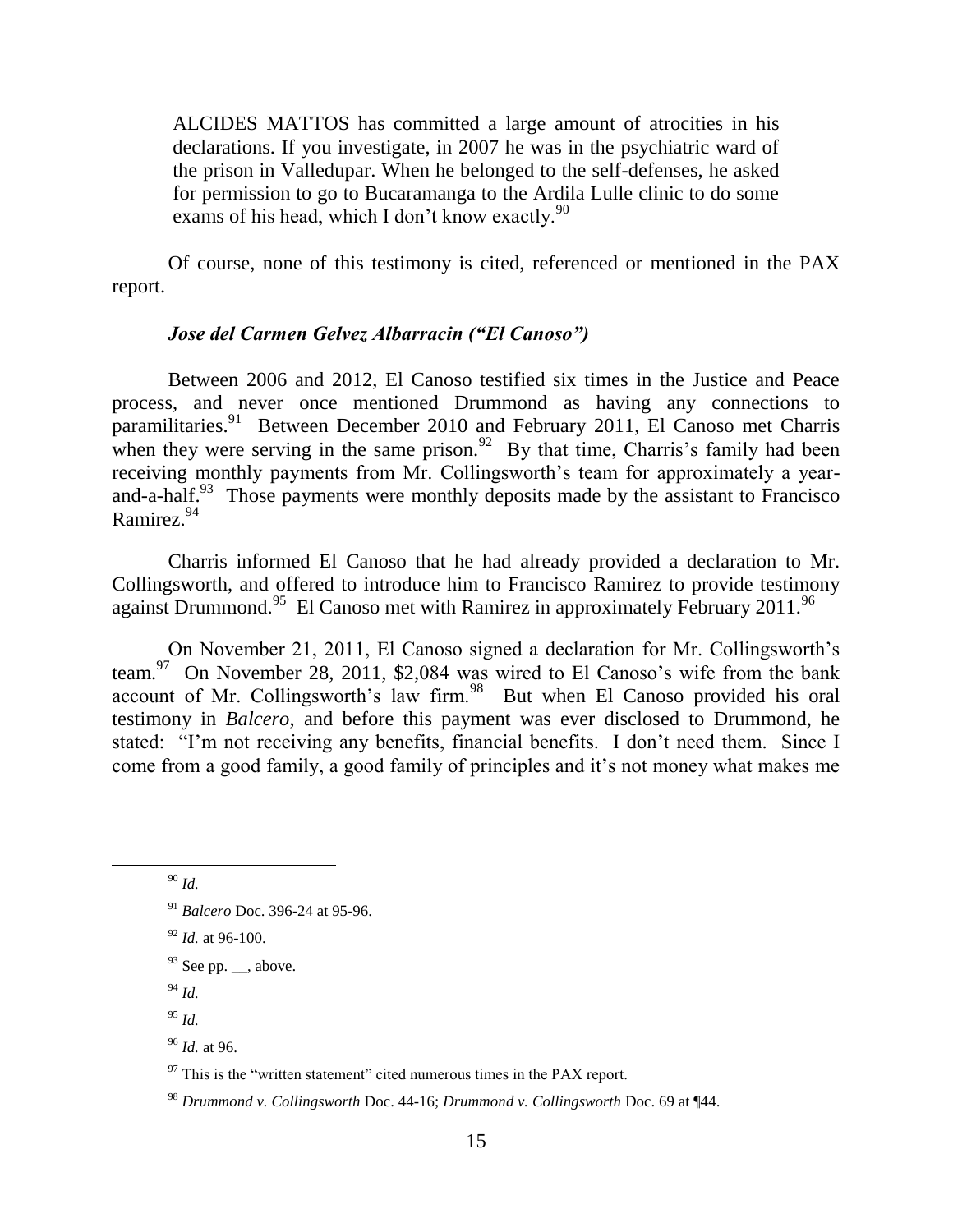talk about this."<sup>99</sup> El Canoso neglected to mention the more than \$2,000 his wife received from Mr. Collingsworth's law firm less than five months earlier.

El Canoso does not claim to have much knowledge about Drummond, given that during the relevant time period he was an employee of Prodeco. But the limited knowledge he claims to have is objectively false. El Canoso claims that he attended a meeting with Drummond security officials during which Drummond and Prodeco allegedly agreed to provide support to the paramilitaries.<sup>100</sup> One of the Drummond employees supposedly present was Luis Carlos Rodriguez.<sup>101</sup> Although he does not specify the date of the meeting, it had to have occurred prior to the end of 1997, when El Canoso states he was no longer employed by Prodeco.<sup>102</sup> Luis Carlos Rodriguez did not begin working for Drummond until November of 1999, some two years later.

### *Libardo Duarte ("Bam Bam")*

Although the PAX report attributes little to Bam Bam, payments were made for his benefit as well. On April 15, 2011, Bam Bam emailed Lorraine Leete, another member of Mr. Collingsworth's legal team, and provided Leete with the names and account information for two women.<sup>103</sup> Over the next two weeks, Mr. Collingsworth's law firm made transfers into these women's bank accounts totaling  $$10,000$ .<sup>104</sup> Drummond provided PAX with this information on March 28, 2014. Like most all of the other evidence provided, PAX did not mention it in its report.

Bam Bam's testimony is also demonstrably false. Bam Bam claims to have arrived in the Cesar region in late 1998 or early 1999.<sup>105</sup> PAX quotes his claim that after he arrived, "My main job was to patrol the roads of the area to make sure that the trucks carrying Drummond's coal to [the dock of] Prodeco, where it was loaded onto ships, was safe."<sup>106</sup> The problem with this is during the time Bam Bam claims to have been in Cesar, Drummond transported its coal exclusively by train.<sup>107</sup> There were no Drummond

 $\overline{a}$ 

<sup>104</sup> *Drummond v. Collingsworth* Docs. 44-13 and 44-15; Doc. 12 at 26-27 *Drummond Company, Inc. v. Collingsworth, et al.*, No. 9:14-mc-80660-JIC (S.D. Fla.).

<sup>105</sup> *Balcero* Doc. 137-1 at ¶8.

<sup>106</sup> *The Dark Side*, p. 53.

<sup>99</sup> *Balcero* Doc. 396-24 at 151-52.

<sup>100</sup> *The Dark Side*, p. 14.

<sup>101</sup> *Id.* at n.99.

<sup>102</sup> *Balcero* Doc. 407-43 at ¶4.

<sup>103</sup> *Drummond v. Collingsworth* Doc. 44-12.

<sup>107</sup> *Balcero* Doc. 185-1.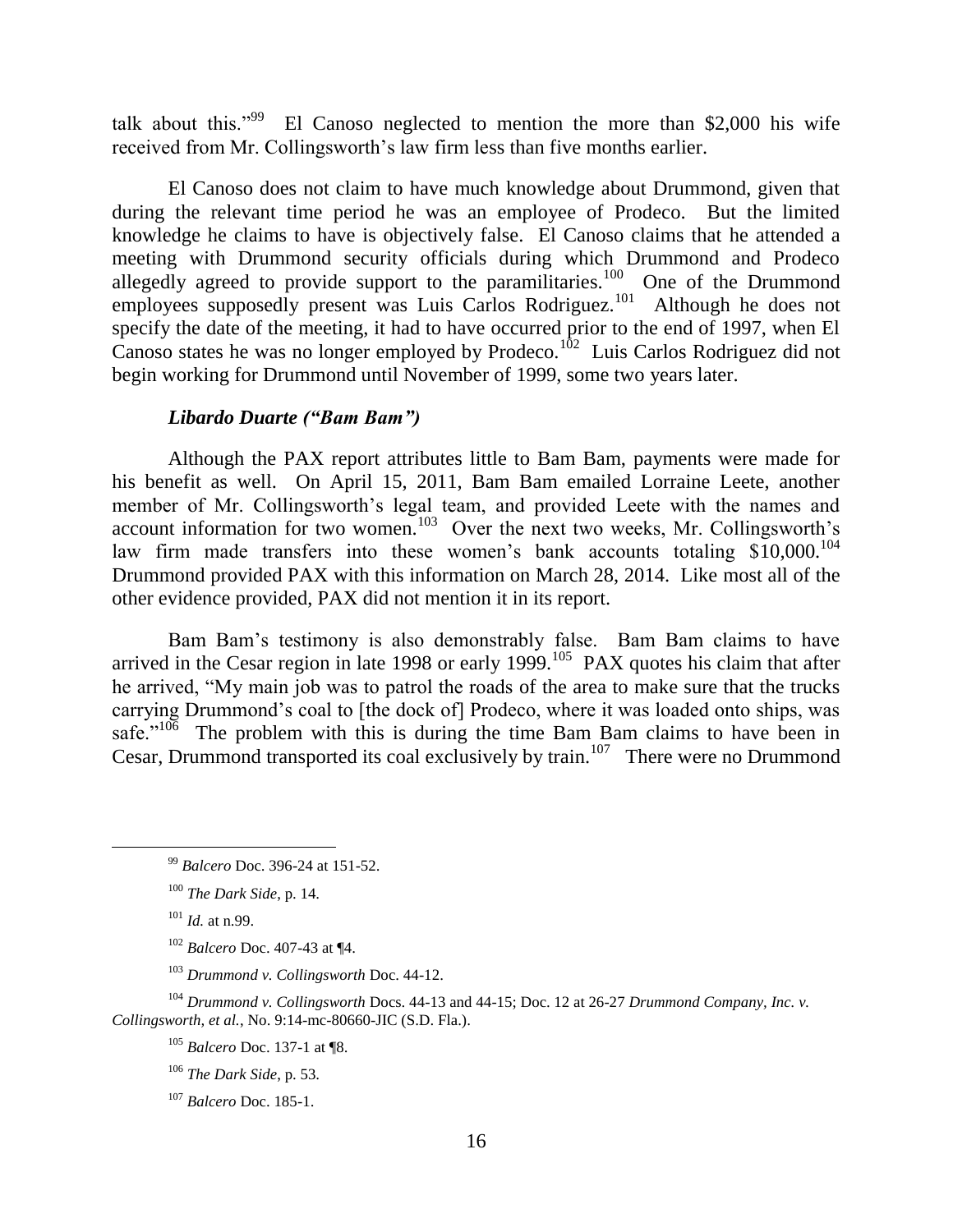coal trucks for Bam Bam to have been protecting.<sup>108</sup> Furthermore, Drummond has never used Prodeco's port to ship coal or for any other purpose.<sup>109</sup>

Bam Bam's claim, repeated by PAX, that during this time he knew of forced displacements to provide land for the rail line is also a fabrication.<sup>110</sup> Drummond did not build the main rail line, which was built by the Colombian government in the  $1950s$ .<sup>111</sup> Drummond did build a spur from the railroad to its mine near La Loma, which is approximately 12.5 km in length.<sup>112</sup> It purchased the land for this spur in 1994 (long before Bam Bam claims to have been in the area) from a small number of large landowners, who are easily identified and none of whom was "displaced" or harmed in any way.<sup>113</sup> Another short spur was built on Drummond's own property at its port, and did not require the purchase of land.<sup>114</sup>

PAX also repeats Bam Bam's allegation that Drummond came to own land near the town of El Copey after the violent displacement of the landowners by the  $AUC$ <sup>115</sup> This, too, is objectively false. The town of Copey is some 83 km (51 miles) north of Drummond's mine. Drummond has never acquired and does not own any land near the town of Copey.<sup>116</sup> Drummond invites PAX to produce a property record that would support this false allegation printed in its report.

Finally, PAX asserts that Bam Bam "confirmed" that "he regularly saw vehicles being fuelled at the Drummond mine."<sup>117</sup> But in attempting to support his claim, Bam Bam provides a false description of the layout of Drummond's mine, suggesting that contrary to his statements—he has never been on the property. He states that "[o]nce inside the main gate, the area where the trains are loaded with coal is on the left."<sup> $11\$ 8</sup> In fact, as shown by a satellite map, the coal loading facility at Drummond's mine is on the right, more than 6 km inside the main gate.<sup>119</sup> Duarte claims that the road to the mine's pit is on the left.<sup>120</sup> In fact, the pit is on the right.<sup>121</sup> He also says that mobile homes for

<sup>108</sup> *Id.* <sup>109</sup> *Id. The Dark Side*, p. 53. *Balcero* Doc. 185-2. <sup>112</sup> *Id.* <sup>113</sup> *Id.* <sup>114</sup> *Id. The Dark Side*, p. 53. *Balcero* Doc. 185-1. *The Dark Side*, p. 53. *Balcero* Doc. 137-1 at ¶22. *Balcero* Doc. 185-1. *Balcero* Doc. 137-1 at ¶22.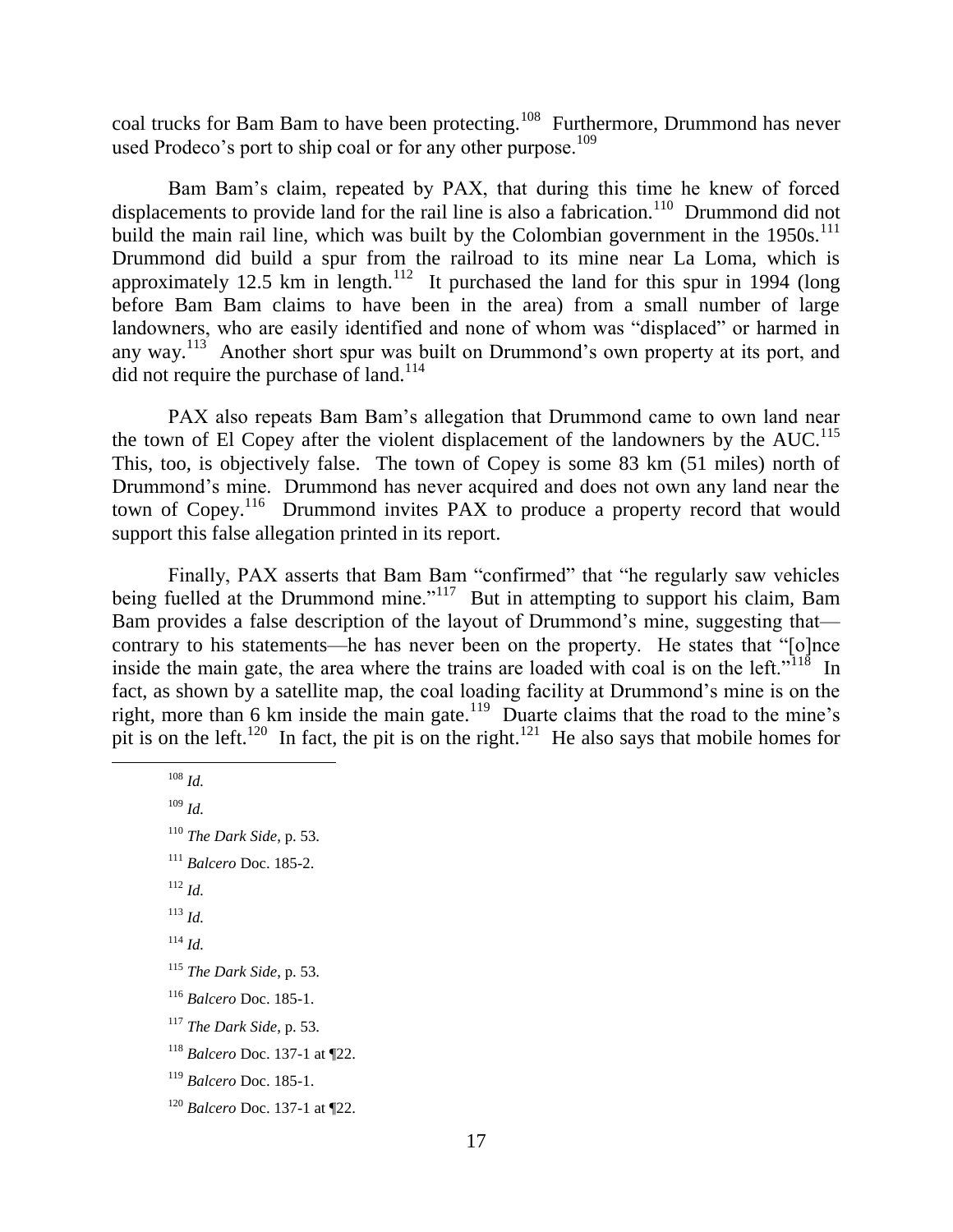the Drummond managers are on the right.<sup>122</sup> In fact, housing for managerial personnel is on the far side of the mine near the airstrip.<sup>123</sup> Finally, Duarte says "military guards" admitted him at the gate.<sup>124</sup> No members of the military have ever served as guards at the gate to Drummond's mine.<sup>125</sup>

#### *Jaime Blanco Maya ("Blanco")*

The PAX report puts great emphasis on the testimony of Blanco. When Blanco was arrested in September 2010, Blanco provided a declaration to the Colombian Attorney General's Office.<sup>126</sup> Blanco testified, under oath, that he had no knowledge of Charris being affiliated with the AUC and that Charris is an extortionist.<sup>127</sup> He also testified that he never met El Tigre, he had no prior knowledge of the deaths of the union leaders, and he had no knowledge of Drummond being involved with the deaths of the union leaders.<sup>128</sup>

In reference to the allegation that Drummond funneled money to the AUC using his company, Blanco testified that this was "something that is absolutely false and accounting-wise impossible. It is what we call a numerical reality."<sup>129</sup> Blanco informed the Colombian Attorney General's Office that money was being offered to paramilitaries to give false testimony for a civil case against Drummond in the United States:

I want to state before Mr. Prosecutor with all due respect that a lot of interests are moving with respect to this issue since the only objective of this moment is to link DRUMMOND to a civil proceeding so that a proceeding be reopened in the United States, the proceeding that had already been closed. It is merely a financial interest. It would be good that the Office of the Prosecutor would look into the labor unions, NGOs and a large amount of lawyers who are offering money to these demobilized groups that are in precarious financial conditions so that they say what they want to hear or say. $130$ 

- <sup>123</sup> *Balcero* Doc. 185-1.
- <sup>124</sup> *Balcero* Doc. 137-1 at ¶22.
- <sup>125</sup> *Balcero* Doc. 185-1.
- <sup>126</sup> *Drummond v. Collingsworth* Doc. 99-3.
- <sup>127</sup> *Id.*

- <sup>128</sup> *Id.*
- <sup>129</sup> *Id.*
- <sup>130</sup> *Id.*

<sup>121</sup> *Balcero* Doc. 185-1.

<sup>122</sup> *Balcero* Doc. 137-1 at ¶22.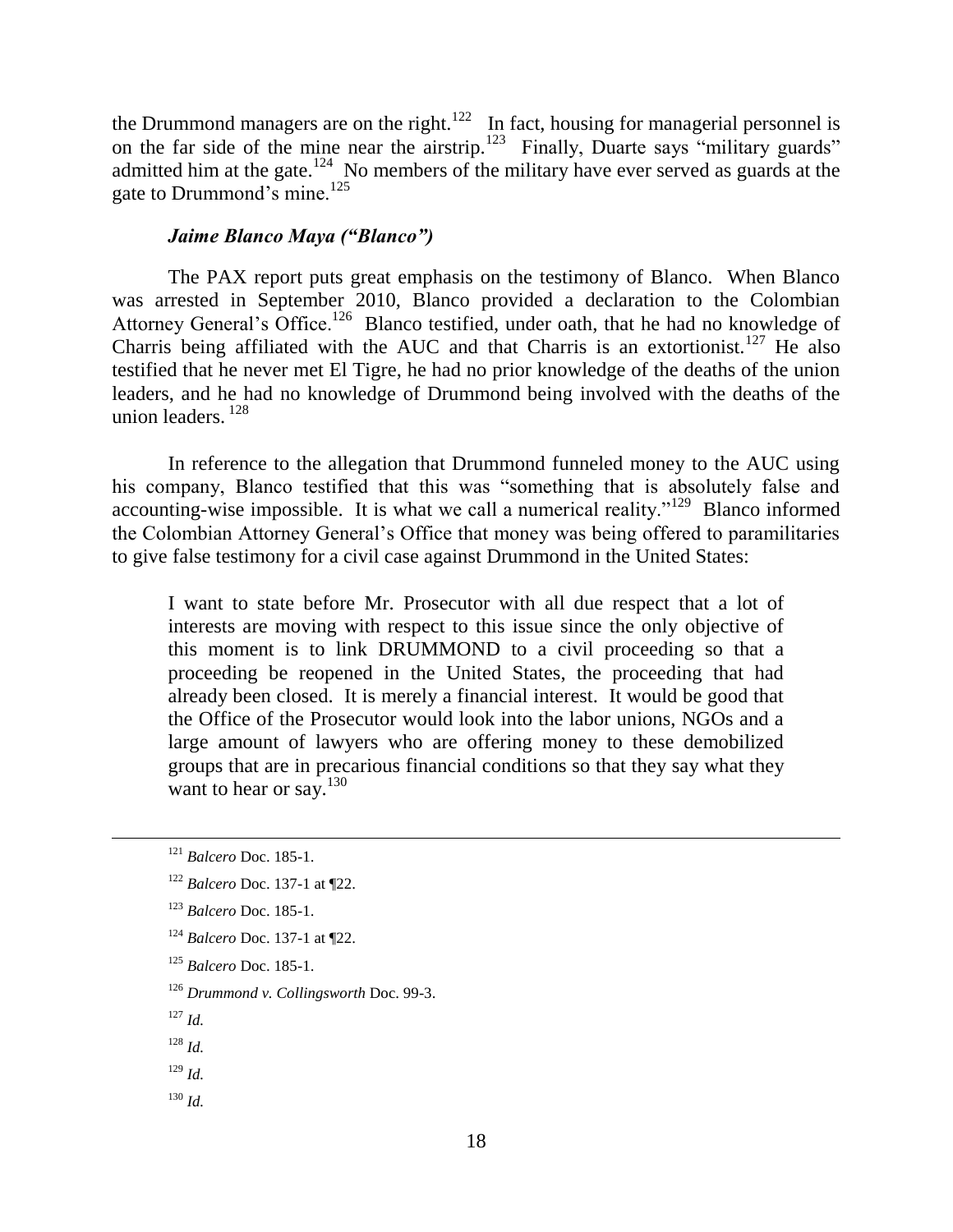In February and March of 2011, Collingsworth began communicating with Blanco, offering help with the FBI as well as with a civil case.<sup>131</sup> During the next few months, Collingsworth had discussions with his co-counsel wherein he requested whether they could pay up to  $$100,000$  for Blanco's criminal legal fees.<sup>132</sup> One of the attorneys questioned whether this was a wise course: "If paying his legal fees is going to be disclosed at some point in his deposition (which I'm sure we can all agree it will be), would it be of any real value to our case if his credibility as a witness is significantly damaged as the payment will likely be viewed as a form of bribery?"<sup>133</sup> Mr. Collingsworth responded with a question of his own: *"As opposed to him saying Drummond had nothing at all to do with it?"*<sup>134</sup>

As testified to by Blanco, Ivan Otero—to whom Collingsworth promised 17% of all legal fees collected in the *Balcero* case—ultimately began representing Blanco in his criminal proceeding in Colombia.<sup>135</sup> On October 14, 2011, Blanco gave Mr. Collingsworth a declaration which completely contradicted his prior testimony to the Colombian Attorney General's Office and implicated Drummond in financing the AUC.

Drummond provided PAX with all of this evidence on March 28 and April 2, 2014. PAX did not include any of it in its report.

Moreover, PAX ignored irreconcilable versions of the events in the evidence it *did*  rely on for its report. On pages 46-47 of the report, PAX recounts Blanco's claim that his company's food services contract was negotiated in 1995 and 1996 with inflated prices to allow for payments to paramilitaries—specifically, to El Tigre. PAX quotes Blanco's statement that he personally delivered the money every month from late 1996 until El Tigre's arrest in July 2000.<sup>136</sup>

PAX then immediately follows with a discussion of El Tigre's testimony.<sup>137</sup> But El Tigre unequivocally testified that the first time he ever met Blanco was in March or April 2000, when Blanco gave him information that caused El Tigre to murder a man named Victor Guerra.<sup>138</sup> El Tigre testified to that exact same thing before the Colombian

<sup>131</sup> *Balcero* Doc. 396-15 at 183-88; *Drummond v. Collingsworth* Doc. 101-16.

<sup>132</sup> *Drummond v. Collingsworth* Docs. 101-15 and 101-17

<sup>133</sup> *Drummond v. Collingsworth* Docs. 101-15 at PWEMAIL000066-67.

<sup>&</sup>lt;sup>134</sup> *Id.* at PWEMAIL000066 (emphasis added).

<sup>135</sup> *Balcero* Doc. 396-15 at 187-88.

<sup>136</sup> *The Dark Side*, p. 46-47.

<sup>137</sup> *Id.* at 47.

<sup>138</sup> *Balcero* Doc. 396-15 at 41-46.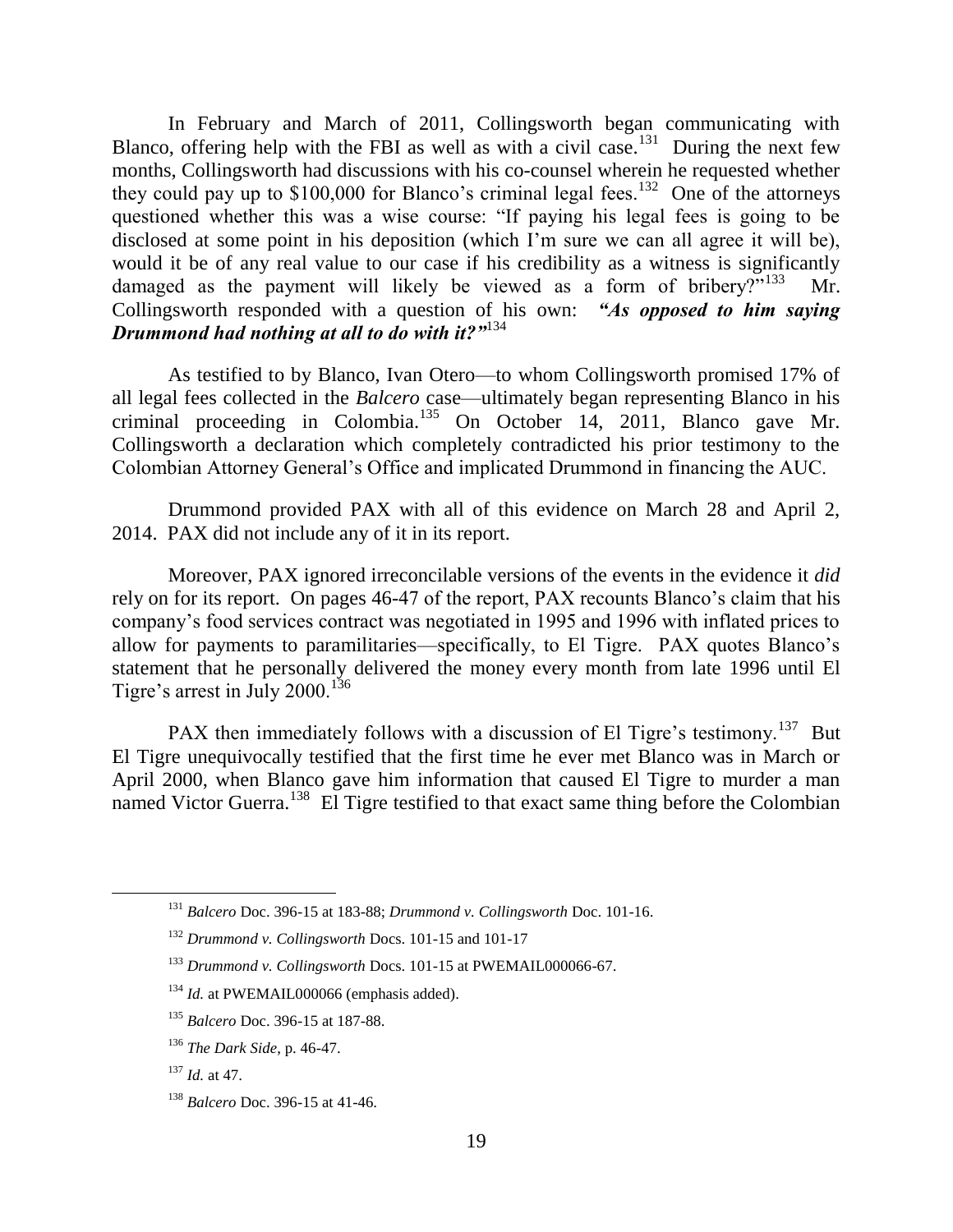Attorney General's Office.<sup>139</sup> PAX provides no explanation as to how these two versions of the events could possibly be true.

\* \* \*

Drummond has been defending itself against false claims that it collaborated with Colombian paramilitaries since 2002, and has been exonerated in every case to have reached conclusion. During the course of this serial litigation, Drummond has produced hundreds of thousands of pages of documents, and submitted to at least 20 depositions of its current and former employees and executives. Drummond also opened its financial records for review. There is not a single document that evidences a single payment to any illegal group in Colombia. The only "evidence" mustered was the contradictory testimony of a handful of convicted criminals, several of whom are admitted mass murderers. As the trial court stated in dismissing the case in which this evidence was gathered, "when the statements are brought into the sunshine, they cannot withstand scrutiny."<sup>140</sup> We hope this letter illuminates PAX's irresponsibility in relying wholeheartedly on such sources.

PAX claims that it "values the principle of hearing both sides before publishing a report and will, if possible, maintain a dialogue with all parties referred to in a report."<sup>141</sup> Yet PAX conducted its entire investigation, supposedly more than two years worth, without seeking any input from Drummond. When Drummond finally learned of the report, after it was already substantially complete, Drummond provided PAX with an enormous amount of evidence discrediting the allegations contained in the report. PAX either ignored, or deliberately omitted, all of the evidence provided by Drummond that contradicts PAX's incendiary theme, which raises serious questions about the agenda behind the report.

After Drummond provided thousands of pages of testimony and documentary evidence to PAX, we requested that PAX reciprocate by producing its communications with Terrence Collingsworth. We are particularly interested in their discussions regarding what Mr. Collingsworth described as developing a "strategy for DR campaign in [the] European Union."<sup>142</sup> PAX ignored these requests. A true dialogue requires meaningful participation from both sides. Drummond invites PAX to disclose all contacts, arrangements and/or agreements with Collingsworth and his team, and prove that when PAX extols the virtues of transparency, it is not simply paying lip service.

<sup>139</sup> *Balcero* Doc. 221-5 at 2-3.

<sup>140</sup> *Balcero* Doc. 455 at 11. Contrary to PAX's suggestion that *Balcero* was dismissed on a technicality, *The Dark Side* p. 72, the trial court undertook a searching review of the evidence and, even viewing it in a light most favorable to the plaintiffs, found it to be lacking. The change in the law referenced by PAX had no impact on the trial court's review of the evidence.

<sup>141</sup> *The Dark Side*, p. 71.

<sup>&</sup>lt;sup>142</sup> Billing records for Mr. Collingsworth dated January 29, 2013.